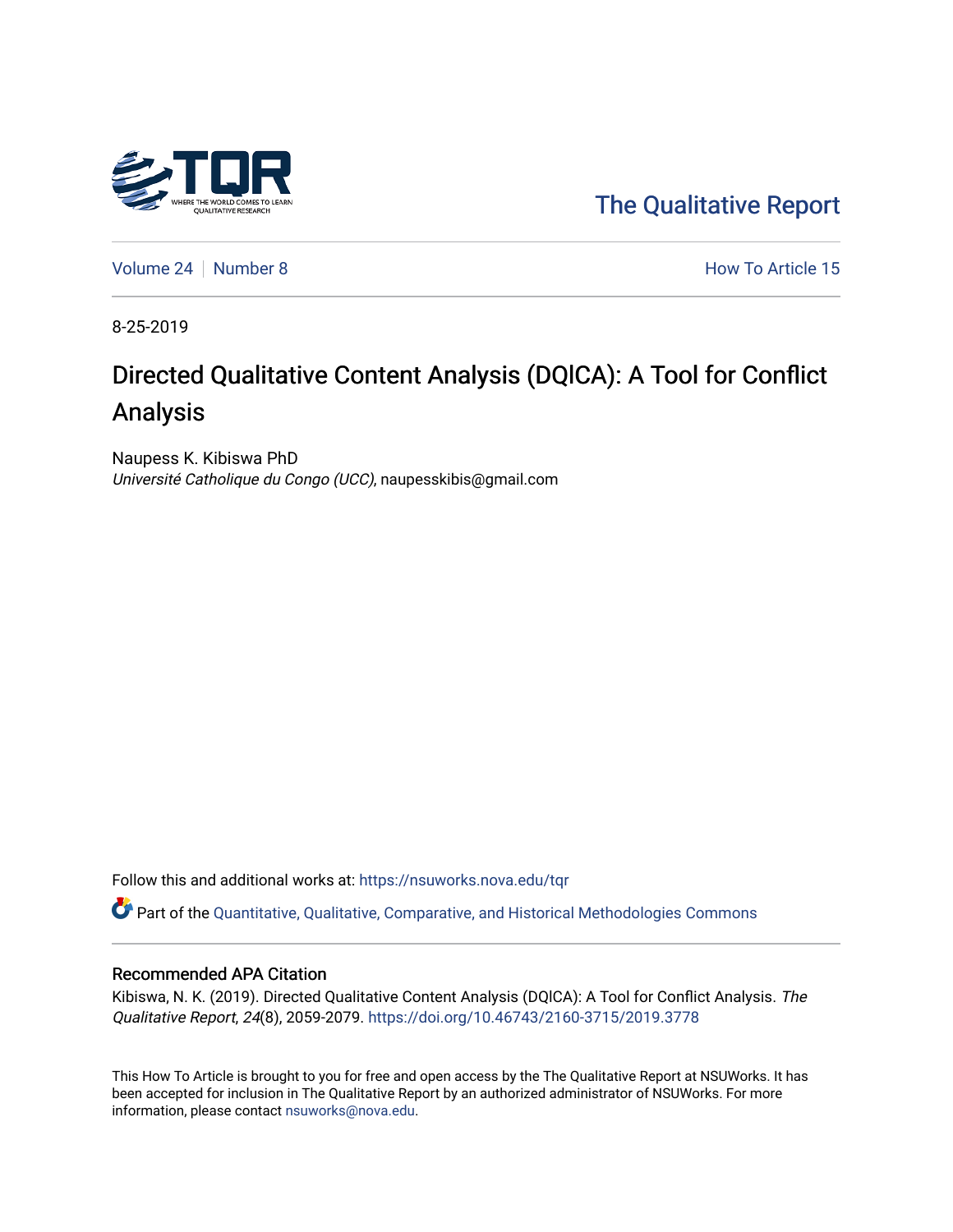

# Directed Qualitative Content Analysis (DQlCA): A Tool for Conflict Analysis

# Abstract

Qualitative Content Analysis (QlCA) is a research methodology carried on in either an inductive or deductive way. The former way is widely used by qualitative researchers and is more presented in qualitative research manuals than the latter is. While in the inductive approach, the researcher draws categories/themes from data she collected to start her research, in the deductive, aka, directed approach, she rather draws them from (an) existing theory/ies to set up the categories/themes that guide her research. The deductive or directed qualitative content analysis (DQlCA) is used to test, to corroborate the pertinence of the theory/ies guiding the study or to extend the application of the theory/ies to contexts/ cultures other than those in which that/those theory/ies was/were developed. It is more used by quantitative researchers than by qualitative ones. And while using it, these create their data. This article aims at reducing the above holes in the qualitative research tradition by proposing an 8-step DQlCA within three phases (Study Preparation, Data Analysis, and Results' Reporting) to respond to the same purposes with data not created by the researcher. Some appendixes provide, in tables/displays, illustrations to serve as models to inspire conflict analyst researchers who choose DQlCA as their research methodology.

## Keywords

Qualitative Content Analysis, Directed Content Analysis, Conflict Analysis

## Creative Commons License



This work is licensed under a [Creative Commons Attribution-Noncommercial-Share Alike 4.0 International](https://creativecommons.org/licenses/by-nc-sa/4.0/)  [License](https://creativecommons.org/licenses/by-nc-sa/4.0/).

## Acknowledgements

I sincerely thank Professor Ronald Chenail for having introduced me to the field of Qualitative Research and Professors James Muvingi, Claire Michèle Rice, and Neil Katz who led me in my doctoral research that led me to define the Directed Qualitative Content Analysis (DQlCA) schema I put forward in this article. Let them find here the expression of my profound gratitude for their encouragement to get this text published.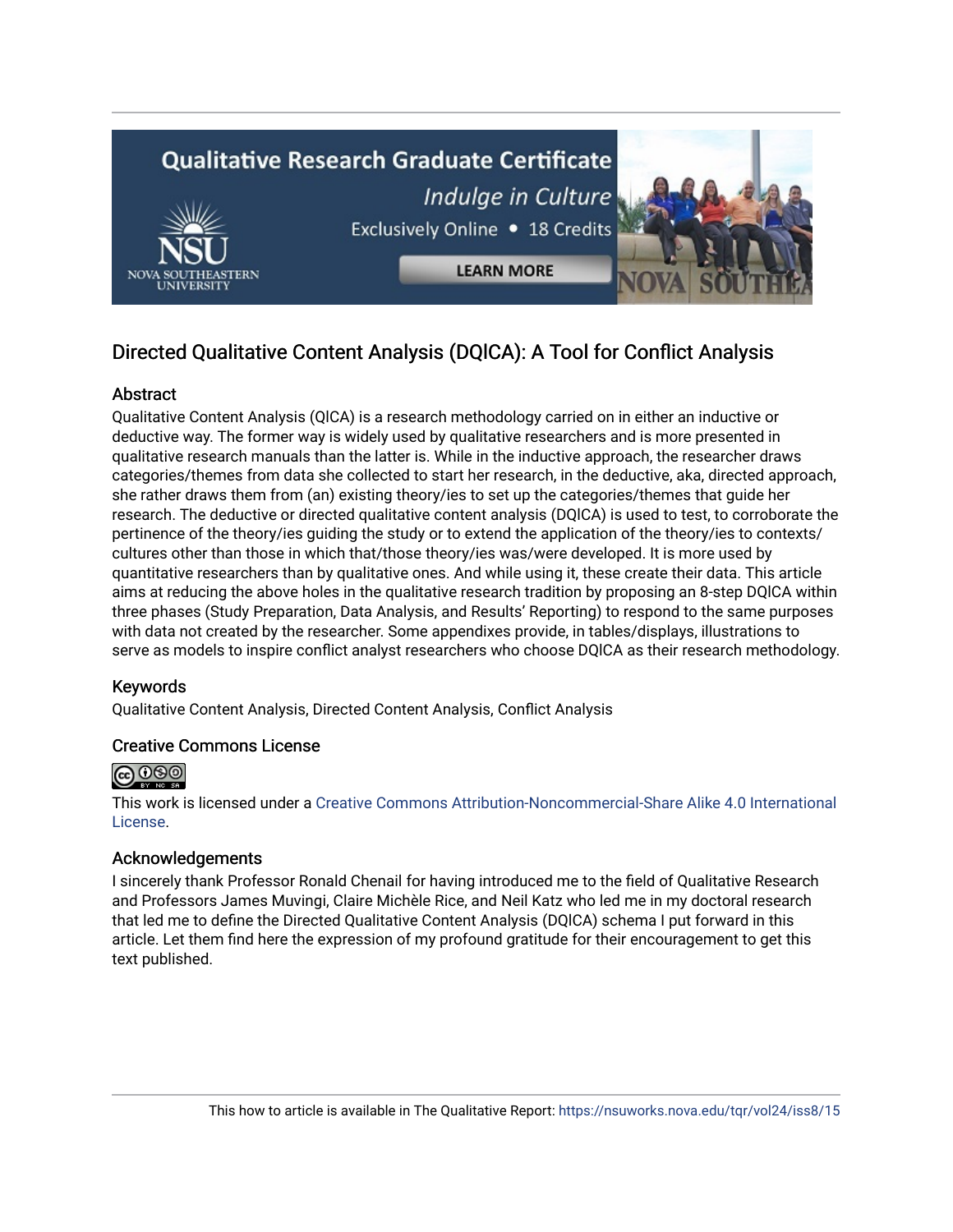

# **Directed Qualitative Content Analysis (DQlCA): A Tool for Conflict Analysis**

Naupess K. Kibiswa Université Catholique du Congo (UCC), Kinshasa, Congo

*Qualitative Content Analysis (QlCA) is a research methodology carried on in either an inductive or deductive way. The former way is widely used by qualitative researchers and is more presented in qualitative research manuals than the latter is. While in the inductive approach, the researcher draws categories/themes from data she collected to start her research, in the deductive, aka, directed approach, she rather draws them from (an) existing theory/ies to set up the categories/themes that guide her research. The deductive or directed qualitative content analysis (DQlCA) is used to test, to corroborate the pertinence of the theory/ies guiding the study or to extend the application of the theory/ies to contexts/cultures other than those in which that/those theory/ies was/were developed. It is more used by quantitative researchers than by qualitative ones. And while using it, these create their data. This article aims at reducing the above holes in the qualitative research tradition by proposing an 8-step DQlCA within three phases (Study Preparation, Data Analysis, and Results' Reporting) to respond to the same purposes with data not created by the researcher. Some appendixes provide, in tables/displays, illustrations to serve as models to inspire conflict analyst researchers who choose DQlCA as their research methodology. Keywords: Qualitative Content Analysis, Directed Content Analysis, Conflict Analysis*

## **Introduction**

Qualitative Content Analysis (QlCA) is a research methodology or a procedure of systematic analysis and interpretation of contents of texts (words, phrases, statements, communications, documents, etc.), images (photos, video, etc.) or any other reality without involving any number or quantification (Mayring, 2000). QlCA may be carried on either inductively or deductively. This article presents the latter way, i.e., the Deductive, aka, Directed Qualitative Content Analysis (DQlCA), which is less described in qualitative research manuals. It draws from my 2014 PhD research in Conflict Analysis and Resolution at Nova Southeastern University, in Florida/USA. In fact, as I wanted to check whether or not Stephen van Evera's hypotheses on war-causing nationalism were relevant to the context of the Democratic Republic of the Congo's (DRC) persistent armed conflict, I resorted to the DQlCA to decipher contending behaviors of some warring actors in documents and other written materials that report that conflict. I took inspiration from the approach to Qualitative Content Analysis (QlCA) recommended and outlined by Hsieh and Shannon (2005), Elo and Kyngäs (2008), Zhang and Wildemuth (2009), and Mayring (2000) to craft the schema I present below. Indeed, Wildemuth (2009, p. 158) states that written documents reveal their authors' purposes or motivations for action and traces of their behavior as accurately and completely as interviews conducted with them would do. While theory/ies testing content analysis research mostly use quantitative data, my intention in this article is to provide qualitative researchers, especially conflict analysts, with a short schema they may use to test or verify (a) theory/ies, i.e., to confirm or disconfirm it/them using qualitative data.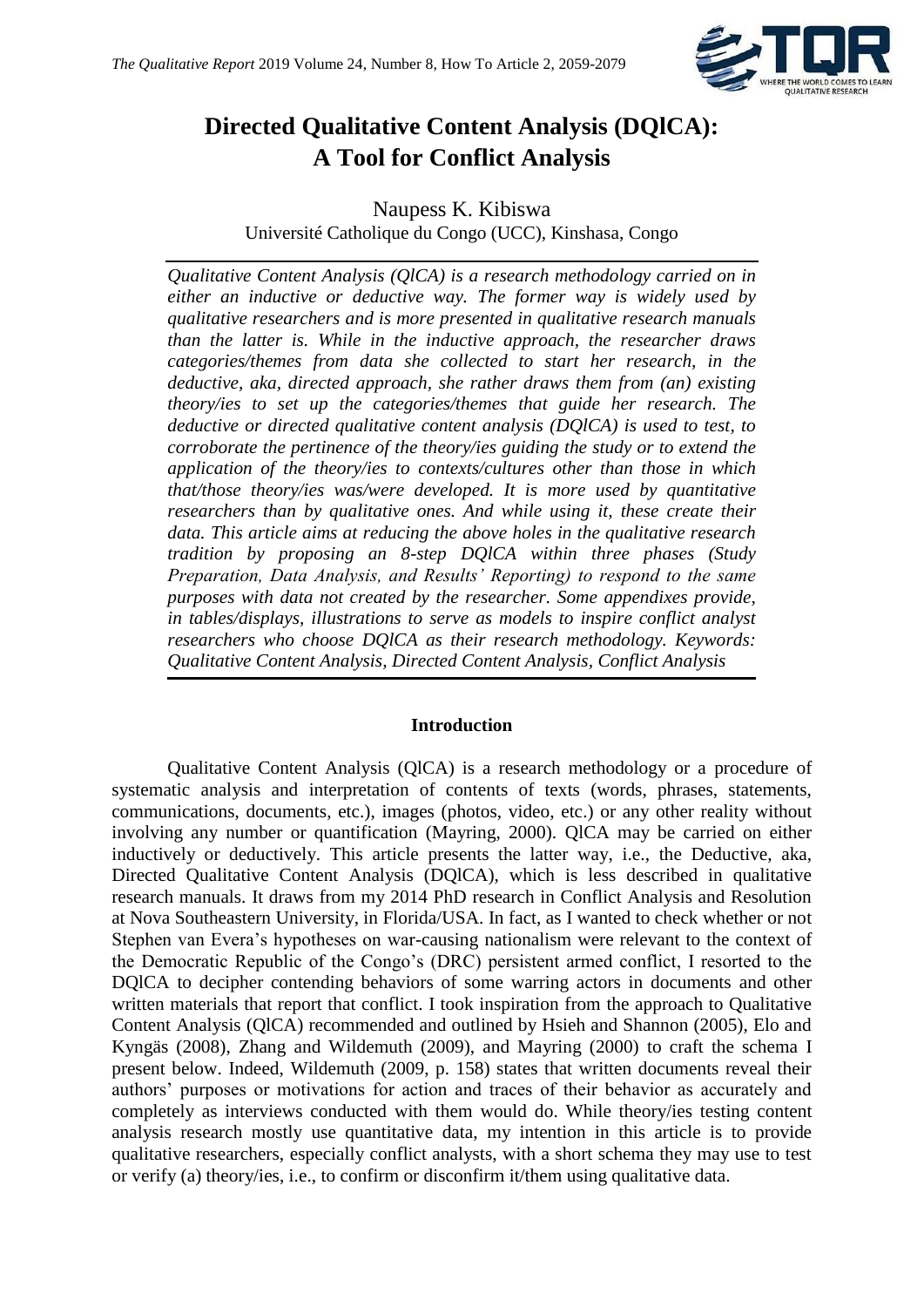To proceed, I first provide the reader in this introduction with basic information on QlCA, its inductive and deductive approaches and I give indications as to when to resort to any of these two approaches to QlCA. Then I describe the eight steps of deductive/directed QlCA grouped within three main phases I propose to qualitative researchers. Finally, I conclude.

### **Qualitative Content Analysis (QlCA)**

Some scholars have noticeably inspired my path to crafting my approach to QlCA, especially, Elo and Kyngäs (2008), and Hsieh and Shannon (2005). Hsieh and Shannon (2005, p. 1278) define QlCA "as a research method for the subjective interpretation of the content of text data through the systematic classification process of coding and identifying themes and patterns." Elo and Kyngäs (2008, pp. 108-109) recommend QlCA as it is a flexible method for making valid inferences from data in order to provide new insights, describe a phenomenon through concepts or categories, and develop an understanding of the meaning of communications with a concern for intentions, consequences, and context. Elo and Kyngäs (2008) schematize the process of QlCA, while Hsieh and Shannon (2005) give guidelines of the process in prose. Some other scholars have defined QlCA or provided some insights and schemas of QlCA that have influenced the process set forth in this article. These authors include Zhang and Wildemuth (2009), Graneheim and Lundman (2004), Mayring (2000), Patton (2002), Weber (1985), Miles and Huberman (1994), Tesch (1990), and Lewins and Silver (2006).

#### **Inductive vs. Deductive QlCA**

In inductive content analysis, categories used in the study are directly drawn from data collected. In other words, study categories are data-driven, according to Boyatzis (1998). The researcher starts the analysis by reading the data and identifying themes from data, and then initial categories are created to reflect those initial data-based themes. These themes are then applied on the rest of data. They may later undergo change according to new themes discovered during the analysis. Patton (2002, p. 453) states that inductive analysis "involves discovering patterns, themes, and categories in one's data." For Elo and Kyngäs (2008, p. 109), inductive analysis moves from specific observed instances, which are combined later into a general statement in a process that includes open coding, or noting and writing headings in the data while reading them, creating categories, and abstraction on the basis of the data read. In inductive analysis, or conventional content analysis, as Hsieh and Shannon (2005) name it, a researcher first immerses her/him/self in the data and then draws categories and their names from data collected through repeated reading of the data (Hsieh & Shannon 2005, p. 1279). Crabtree and Miller (1999) refer to this approach of text analysis as the editing style in the interpretive process of qualitative data analysis. They agree, along with Elo and Kyngäs (2008) and Zhang and Wildemuth (2009, p. 309) that "the two approaches are not mutually exclusive and can be used in combination." This idea is not in contradiction with Mayring's (2000) schemas of both approaches and Berg's (2001) position.

Yet, the deductive content analysis starts in a different organizing style (Crabtree  $\&$ Miller 1992/1999) compared to the inductive approach. In it, the researcher begins by determining a device, which Mayring (2000) names 'coding agenda,' that guides the researcher's journey through the data collection and analysis. As the analysis is not datadriven, it is that coding agenda, coding scheme, or template that determines categories and coding rules or definitions of themes that govern the assignment of each deductive category to a text passage that fits the theory (Boyatzis, 1998; Mayring, 2000). In other words, the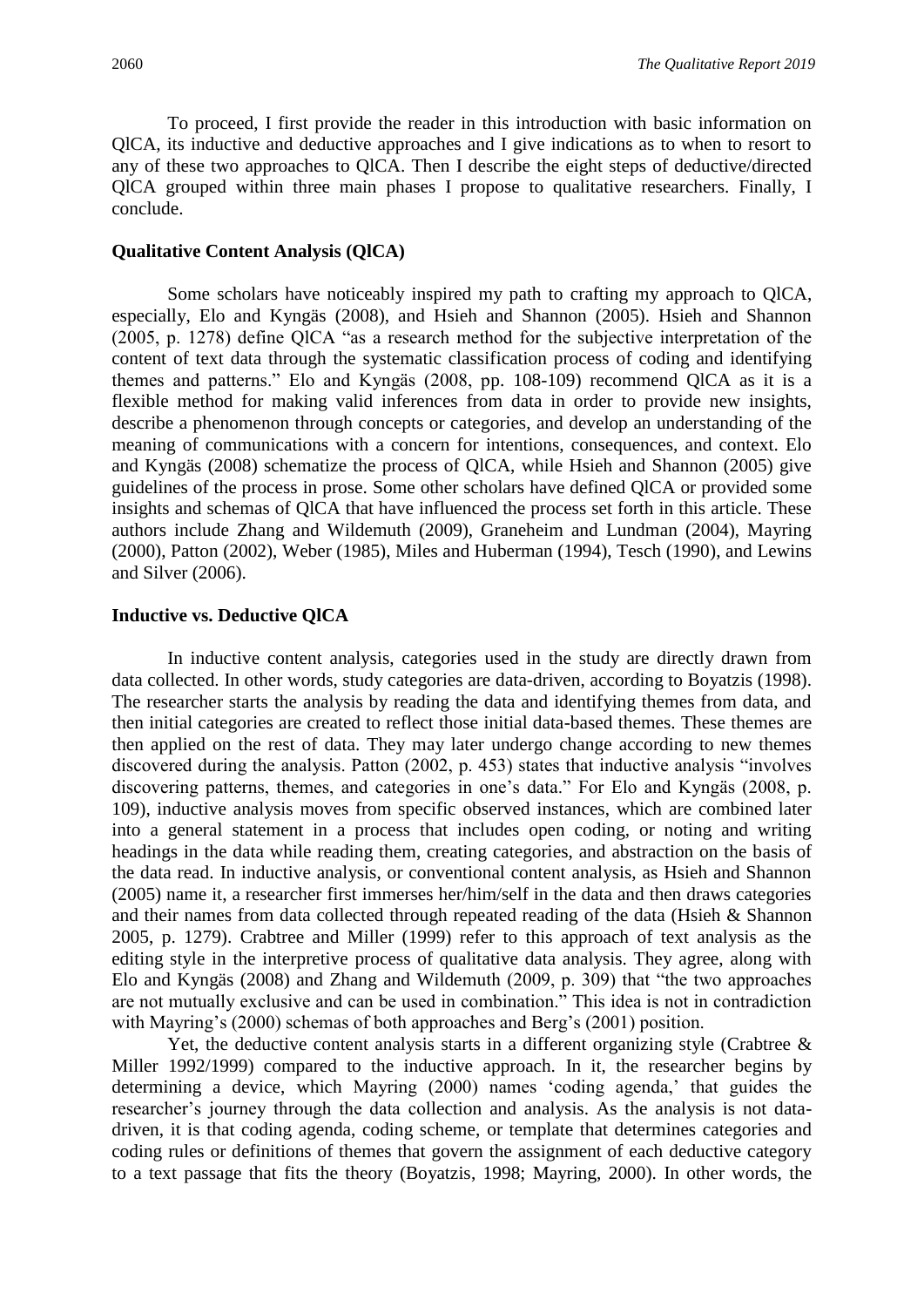researcher's analysis and interpretation of data collected are basically guided by categories and themes that the researcher had defined prior to the data collection. This activity is carried out according to (an) existing theory/es to be tested or verified. Referring to Potter and Levine-Donnerstein (1999) among others, Hsieh and Shannon (2005, p. 1286) state, "the researcher uses existing theory or prior research to develop the initial coding scheme prior to the beginning ofthe data analysis. As analysis proceeds, additional codes are developed, and the initial coding scheme is revised and refined." Referring to Burns and Grove, they add, this "approach is based on an earlier theory or model and therefore it moves from the general to the specific" (Elo & Kyngäs 2008, p. 109). In deductive analysis, Patton (2002, p. 453) states, "data are analyzed according to an existing framework." Sandelowski (1995, p. 375) thinks that this approach that she calls "*a priori* framework" is a disciplined manner of approaching and organizing data for analysis, while Crabtree and Miller (1999, pp. 21-24) named it an "*a priori* template analysis" or "template organizing style" of text data.

## **Choice Between Inductive and Deductive QlCA**

About the choice between these approaches to QlCA and the process of leading them, most of the authors mentioned above leave it to the researcher's decision in accordance with the research design, goals, and questions. Citing Marshall and Rossman among other authors, Elo and Kyngäs (2008, p. 111) affirm that the choice of the approach to use "depends upon the aim of the study." They also suggest resorting to the inductive analysis when the current knowledge about a phenomenon is limited or fragmented. They assert, "Deductive content analysis is often used in cases where the researcher wishes to retest existing data in a new context" (Elo & Kyngäs, 2008, pp. 109, 111). Hsieh and Shannon (2005, pp. 1279, 1281- 1283) recommend also the inductive approach when the study aims at describing a phenomenon, developing concepts, building models, or when existing theory or research literature on a phenomenon is limited. In contrast, they recommend the directed content analysis when the researcher wants to extend a theory in a context or a situation different from the one in which that theory was developed, to provide supporting or non-supporting evidence for an existing theory (e.g., to validate the theory), to complete the description of a phenomenon already theorized or to use the existing theory to guide the discussion on the research findings. Likewise, Crabtree and Miller (1999) recommend the deductive approach, aka, *a priori* template organizing style of data analysis to "researchers wishing to confirm an already well-defined hypothesis" (p. 164). Concerning the research process, scholars do not prescribe one particular process to conduct either the inductive or the deductive approach to qualitative content analysis. According to Krippendorff (1980) and Weber (1985), who are among the earliest theoreticians of content analysis, there is no universal content analysis schema, but there are each discipline-focused rule and each investigator's styles in doing content analysis.

As for the methodology I put forward in this article, it belongs to the group of deductive qualitative content analysis processes outlined by Mayring (2000), Hsieh and Shannon (2005), and, especially, Elo and Kyngäs (2008). It is a simple description of a textual analysis I led on a number of books, articles, reports, and other types communications in written form that contain information about the DRC conflict and statements from some conflict's main actors. The aim of the study was to confirm or disconfirm the relevance of some existing theories, especially Stephen van Evera's hypotheses on war-causing nationalism, in explaining the intractability of the DRC conflict. If confirmed, the application of those European-based explanations of persistent fights would therefore be expanded to African contexts where they were not initially developed. And the end result was to provide alternate valid explanations to those so far put forward by the United Nations, humanitarian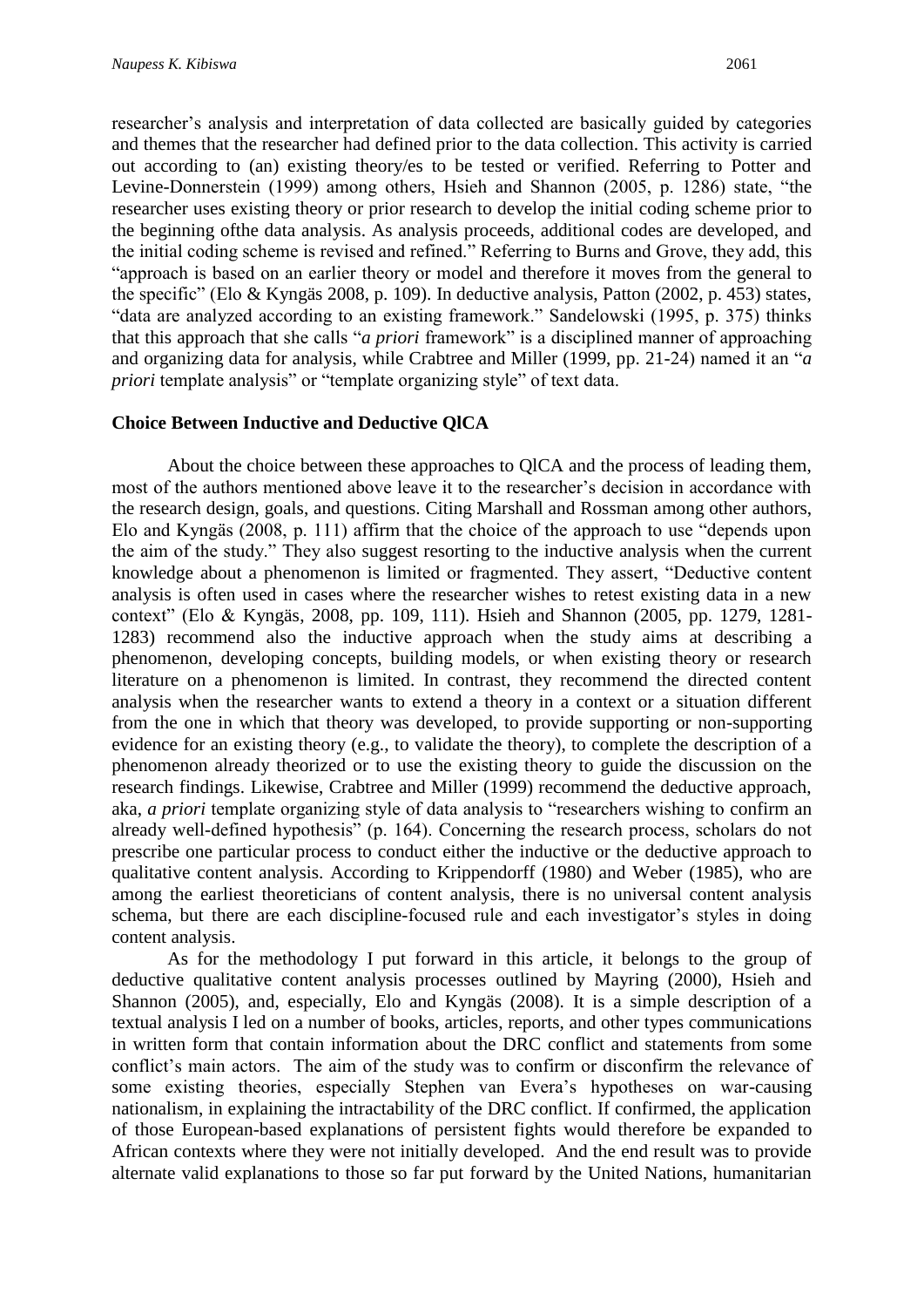organizations, human rights activists who held that only the illegal exploitation of the DRC natural resources explained the continuing fights in that country. In accordance with the above scholars' advice, using the deductive qualitative approach to lead that study was appropriate. I exclusively resorted to pre-existing written documents because, as a DRC insider, I could not safely lead interviews with the conflict key actors (more information about the context and rationale for the use of the DQlCA in Kibiswa, pp. 32-40).

## **The DQlCA's Phases and Steps**

I hereafter suggest to qualitative researchers a three-phase and eight-step schema of textual analysis that unfolds in iterative and non-linear way inspired by schemas described by Elo and Kyngäs (2008). In those steps the researcher integrates activities suggested by other QlCA scholars, including Zhang and Wildemuth (2009), Hsieh and Shannon (2005), Miles and Huberman (1994), Boyatzis (1998), and Crabtree and Miller (1992/1999). The schema includes developing the study's framework and operational definitions, determining the unit of analysis and sampling materials to be analyzed, getting a sense of the data (The Preparation Phase), coding and organizing the data, making connections, interpreting them, and drawing conclusions; verifying interpretations plausibility and discussing trustworthiness (The Data Analysis Phase), and making an appropriate outline for a detailed presentation of the research and finally making a thick description of the research process and findings (The Reporting Phase). The researcher may use, where possible, software, especially during the coding process.

#### **Phase One: Early Steps of Analysis or the Preparation Phase**

**Step 1: Developing the study's frame and operational definitions**.This first step of the DQlCA process consists of "reading and contemplating theory," according to Boyatzis (1998, p. 36), that is, identifying themes and subthemes within the theory/ies the researcher intends to test or verify. It is also about categorizing those theory-based themes in a tool, the study's structured analysis matrix, that is, the study's coding agenda. Certainly, the researcher will have to read books or articles containing that or those established theory/ies she wants to test. In addition, the researcher develops an operational coding frame containing definitions she attaches to each code and sub-code. These codes and subcodes and their corresponding definitions based on theory-based theme and subtheme, category and subcategory will later lead the researcher's work in subsequent steps of the analysis (Elo & Kyngäs, 2008; Hsieh & Shannon, 2005; Mayring 2000; Ryan & Bernard, 2003). Appendixes 1A and 1B present examples from a coding frame and an operational coding agenda respectively: they display 2 categories/themes and 2 subcategories/ subthemes I drew from Stephen van Evera's (1998) theories on nationalism and war that I tested and expanded to the context of the DRC's unending armed conflicts (See Details in Kibiswa, 2015).

As one can see in Appendix 1A, a coding frame would be a diagram with columns (here 5 columns) bearing each elements to guide the study: (1) short statement/s drawn from/about the theory/ies to be tested + their symbols; (2) categories/themes/codes created by the researcher from theory/ies; (3) Subthemes/subcategories/subcodes created by the researcher from theory/ies; (4) Operational definitions for themes and subthemes; and (5) Symbols or flags for each code/subcode to attach to each meaning unit in texts read. The same logic applies to an operational coding agenda (a kind of summary of the coding frame; here 2 columns) containing the list of themes/subthemes, or categories/subcategories) flag or alphanumerical symbol corresponding to each category/theme and subcategory and to be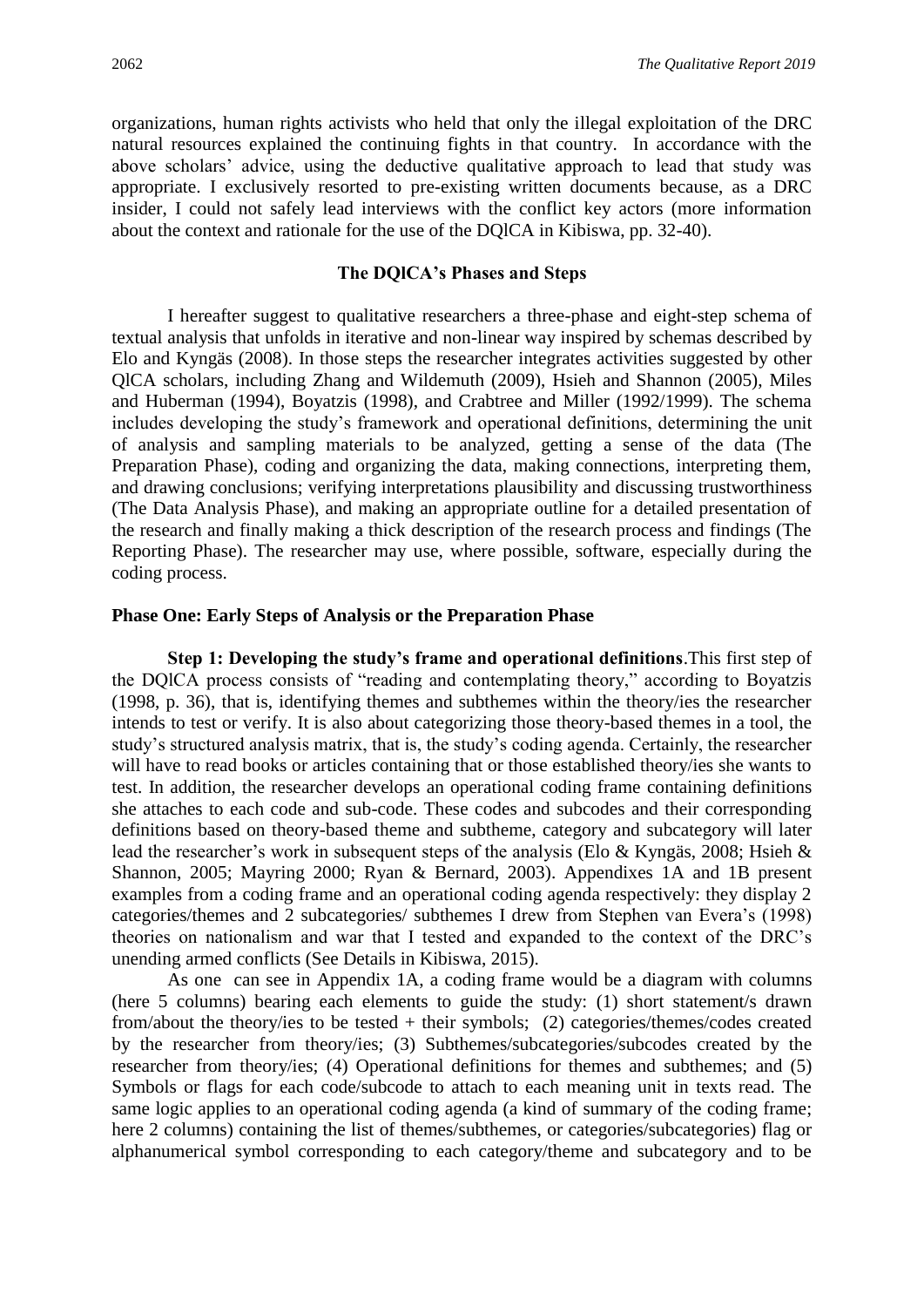assigned to meanings units in texts read. As to those diagram lines, each of them has as many lines as the number of subcategories/subthemes created from the theory/ies.

In such a study, a theme is, according to Graneheim and Lundman (2004), "a thread of an underlying meaning through condensed meaning units, codes or categories, on an interpretative level… an expression of the latent content of the text" (p. 107). And a meaning unit is, according to Patterson and Williams (2002), "an idea complete and coherent enough that it can be focused on separately" (p. 47) within the context of the text under consideration. Operational definitions explain under what circumstances a text passage or a chunk could be classified into a category or a subcategory during the themes identification process. For practical reasons, the researcher should assign to each theme and subtheme a color to represent that theme or subtheme in order to easily differentiate it from others along the reading process (Burnard, 1996).

**Step 2: Determining the unit of analysis and sampling materials to be analyzed.**  After she has developed the study's frame based on the theory/ies to be tested and definitions of the basic concept of the study, the researcher needs to decide what or whom to analyze in order to reach the study's goal. Such a decision involves determining the unit of analysis and the appropriate portion of the population of all sources of data, that is, the sample of those units to be analyzed. Concerning the unit of analysis, Graneheim and Lundman (2004) suggest that it should be a whole text which is large enough to be considered as a whole and small enough to be kept in mind as a context for the meaning unit during the analysis process. As to the meaning unit, *aka* textual unit, it is a chunk or text passage of the whole text under consideration, which may be a word (though rarely), a phrase, a sentence, or a paragraph of that text that conveys aspects of a given theme of the study (Downe-Wamboldt, 1992; Elo & Kyngas, 2008; Graneheim & Lundman, 2004; Hsieh & Shannon, 2005;). It is to be understood here that units of analysis are those identifiable and discrete elements of the sample of the population of materials to be analyzed one by one by the researcher to reach the study's goals, while meaning units are parts of the content of units of analysis pertinent to the study.

In practice, with the above basic concepts in mind, the researcher decides what materials she will analyze and to what extent. According to Marshall and Rossman's (2006), "the raw material for content analysis … may be any form of communication, usually written materials (textbooks, novels, newspapers, email messages) …music, pictures, or political speeches [,] [etc.]" (p. 108). Babbie (2010) suggests also suitable materials for content analysis, among others, books, magazines, Web pages, letters, postings on Internet, laws, constitutions, etc. So does O'Leary (2004). When the study relates to the discipline of peace and conflict studies, the researcher will target materials that relate to that field. As the analysis is deductive, the sampling strategy must be purposive, theory-guided, and case confirming/disconfirming (Elo & Kyngäs, 2008; Kuzel, 1999; Patton, 2002). In other words, contents of the materials need to match or to challenge theory-based themes and subthemes that guide the study. She will thus progressively collect books, newspapers and journals' articles, reports, letters, diaries, interview records, and any other Internet-based communications with contents that may support or challenge the study's goal, which would confirm or disconfirm the relevance of theories espoused. The end result of this step is a list of materials sampled for consideration: Appendix 2 presents an example of a list of materials I read to test the van Evera's nationalism and war theory in the DRC conflict).

On the other hand, the analyst should consider some other precautions. As this is about qualitative research, the selection of the materials is to be led neither by ideas of the quantitative representativeness of the sample nor the generalizability of the study findings, but the qualitative richness and depth of the information relevant to the study goal (Boyatzis, 1998; Kuzel, 1999; Miles & Huberman, 1994). The qualitative research is not about counting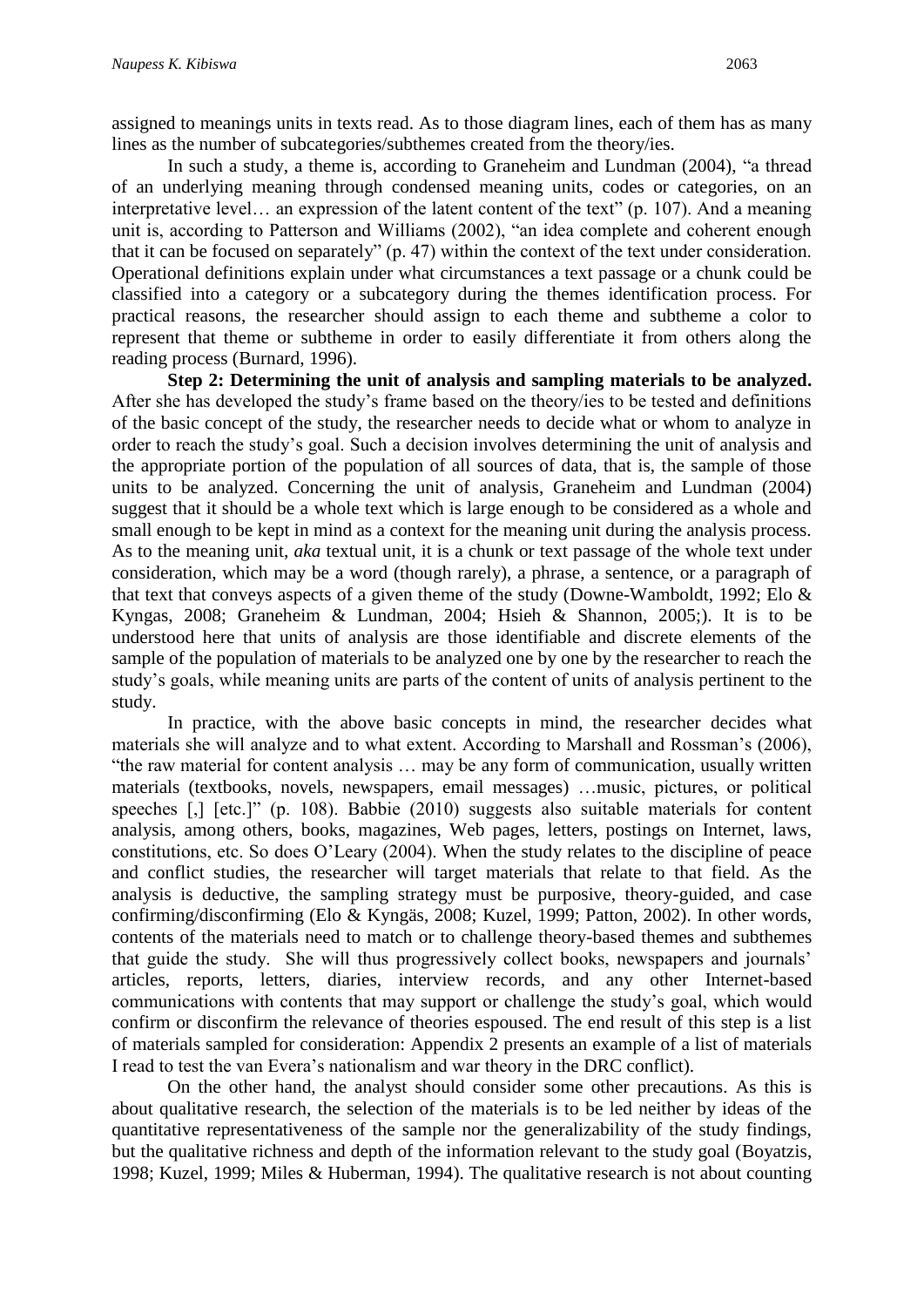the number of texts to analyze, nor about counting the occurrence of themes within texts in order to draw conclusions. Rather, it is about locating in texts considered contents or features that match themes or subthemes described in template theories. Indeed, numbers do not matter in qualitative research. To achieve maximum variation sampling, that is, hunting for negative variations, while remaining within the boundaries and the frame set up for the study, the sampling process is to be iterative between the data collection and data analysis. In other words, the researcher is to be investigative: she needs to remain open, alert, and ready to include in the sample any new document whenever necessary by working in progressive waves as the study progresses (Kuzel, 1999; Miles & Huberman, 1994; Wildemuth & Cao, 2009). The researcher needs to keep in mind that there is not a size rule for qualitative content analysis samples even if Kuzel (1999), recommends 20 documents maximum when the researcher works "for disconfirming evidence or trying to achieve maximum variation" (p. 42).

**Step 3: Getting a sense of the data.** During this step the researcher immerses herself in the collected data. She starts searching and locating in each sampled material themes and subthemes she categorized in the first step: the theme identification from the data. She thus reads literally (Mason, 2002; Miller & Crabtree, 1999) a first group of materials collected in order to immerse in the data and to get a sense or make sense of them (Elo  $\&$  Kyngäs, 2008; Patton, 2002). While reading a selected text, the researcher progressively highlights all chunks whose latent or manifest contents are identical, close or similar to theory-based themes and/or subthemes listed in the coding scheme of to the study. In other words, she colors all text passages that express or contain same ideas as themes/subthemes from theories, using the color she assigned to each theme or subtheme, as I advise in step 1. After working on a certain amount of selected materials, the researcher decides whether she needs to collect more materials as the process is iterative, that is, the researcher goes back and forth within a text and across many texts read (Graneheim & Lundman, 2004; Hsieh & Shannon 2005; Ryan & Bernard 2003). The end result/s or physical product/s of this first back-and-forth reading-analyzing process should be (a) text(s) or (a)document(s) containing those texts' meaning units visibly highlighted with color/s (yellow, red, blue, etc.) chosen and assigned beforehand by the researcher for/to each theory-based theme/subtheme. Appendix 3 provides an example of the end result of that process of theory-based theme identification in materials collected and read: in this example drawn from the DR Congo's armed conflict, it is an Internet newspaper's article describing the outbreak of an armed mutiny by General Bosco Ntaganda who finished his race in the International Criminal Court in The Hague, Netherlands.

## **Phase Two: In-Depth Steps of Analysis or the Data Analysis Phase**

**Step 4: Data coding and organizing.** Along this step, the researcher re-reads materials interpretatively and reflexively (Mason 2002; Miller & Crabtree 1999) to organize the result of her readings for the ensuing treatment. In practice, she assigns codes and/or subcodes predefined in the operational coding agenda to each previously highlighted chunk, that is, meaning unit within each text read. Codes/subcodes are put in parentheses or brackets besides each chunk. While coding these meaning units, she is to comply with codes/subcodes' operational definitions within the operational coding agenda. Such a process yields (a) document/s with (a) page/s that has/ve colored text passages having each beside it a code/subcode which matches its operational definition within the operational coding agenda, as illustrated in Appendix 4 (the same text in Appendix 3). Then, the researcher creates a *Reading Summary Form* for each material read and transcribes within that form all highlighted and coded chunks from that material,as shown in Appendix 4A. This appendix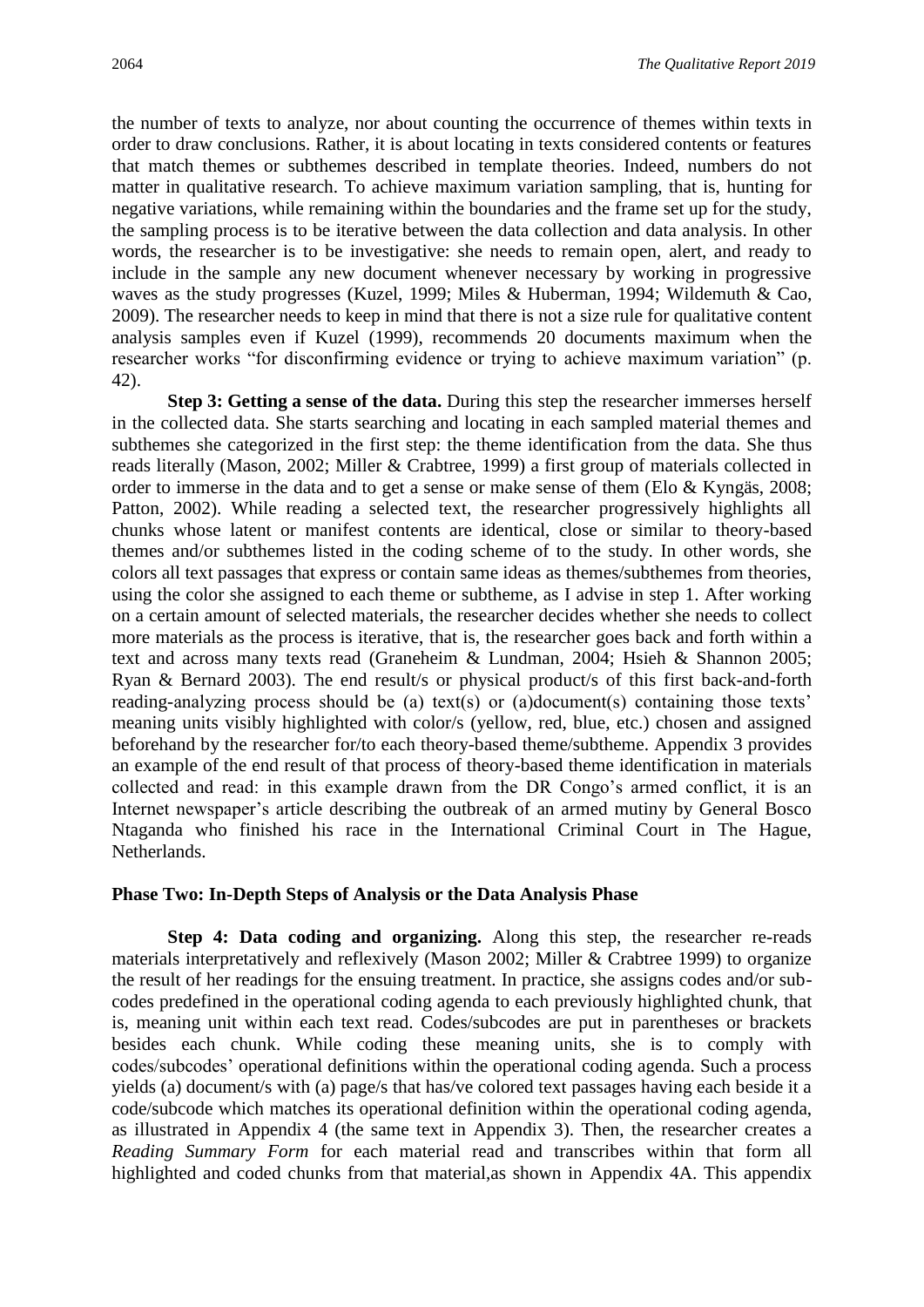displays some coded text passages from the text presented in Appendix 4 with two new specific columns. One column indicates, for future purposes, the exact location of each coded passage in the material read and the other gives an idea of the context of the event described in that coded passage. In the "associated context" column the researcher goes beyond the mere analysis of chunk: she actually opens the interpretation of the data collected. To make things easier for the analyst, I recommend that a blog, a website, a newspaper magazine be each treated as a single book: all texts drawn from one of them should be assembled within one "Reading Summary Form" as it is done for a book

Beside the reading summary form and in efforts for data reduction (Miles & Huberman 1994) the researcher creates *Thematically Clustered Matrices* (TCM). A TCM groups into one form all chunks of a text read that match the operational definition of a predefined operational theme/subtheme. In addition, she pinpoints text passages that challenge the template the theory and sets aside all highlighted chunks that challenge the predefined operational theme. These are negative cases against which she will evaluate conclusions to be drawn in the following step. So, using the same example of the text no. 1 in the Bany2 nationalism study in the DRC, Appendix 4B displays some chunks that match the definition of the operational theme "Primacy of Ethnic Loyalty" (In-Text Code: 111/PEL) of Bany2 soldiers. In that appendix, the "observation" column shows a negative case: it challenges the "Primacy of Ethnic Loyalty" operational theme. The minus sign [-] set before the in-text code symbolizes that negative characteristic of the case (see code [-111/PEL] which means a negative case to the code 111) in Appendix 4B.

**Step 5: Making connections, interpreting them, and drawing conclusions.** Here the researcher goes beyond the obvious and make the hidden obvious (Patton, 2002), that is, he generates meaning, make inferences from dispersed data at her disposal, and goes deeper in what data are suggesting, including by building logical chain of evidences, contrasting/comparing text passages with theory-based themes/subthemes and between them at both manifest and latent content levels, and offering explanations consistent with settings from which data were derived (Babbie, 2010; Bogdan & Biklen, 1998; Hsieh & Shannon, 2005; Miles & Huberman, 1994; O'Leary, 2004; Patton, 2002; Priest, Roberts, & Woods, 2002). The work in this step may involve determining possible new themes/subthemes from highlighted passages that do not fit into any predefined category/subcategory (Elo & Kyngäs, 2008) and thus enriching/refining template theories (Hsieh & Shannon 2005). The end result/s of this step is/are narratives in the form of prose even though the researcher may have started her work by some *Contrast/Compare Matrices* of meaning units within themes, as recommended by Miles and Huberman (1994) and shown in Appendix 5. Indeed, in the example provided to show the relevance of Evera's nationalism to the DRC conflict, Appendix 5 provides some preliminary analyses of meaning units collected under the operational theme 111/PEL (Primacy of Ethnic Loyalty). Then the researcher makes in short prose second level analysis beneath the display: she gives her interpretations and understandings of the data she presented in the display and connects them to others elsewhere, especially in order to make explicit latent content and to make sense out of the data (Merriam, 2001; Miles & Huberman 1994).

**Step 6: Verifying interpretations plausibility and ensuring trustworthiness**. The researcher explains the study findings and provides details about the process that led to those findings along with their limitations and strengths. For that end, she provides, where necessary, quotations, appendices, tables, etc. to support interpretations made and conclusions drawn. These enable the reader to make her own judgment about those findings' transferability, dependability, and confirmability as recommended by Merriam (2001) as well as Zhang and Wildemuth (2009). Indeed, qualitative study results' trustworthiness rests in the reader's judgment (Merriam, 2001; Zhang & Wildemuth, 2009, pp. 313-314). To increase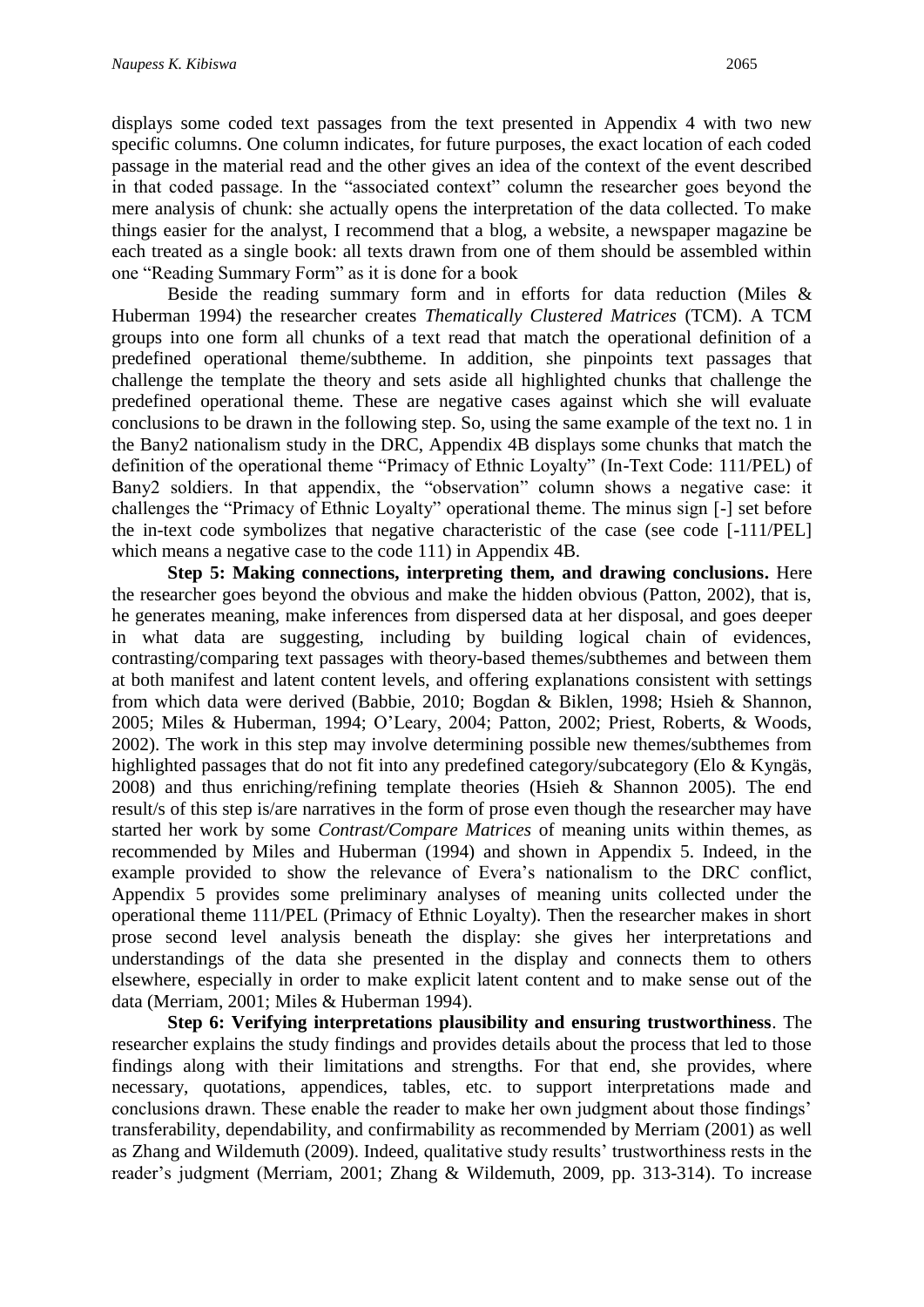trustworthiness when data are essentially drawn from documents, the researcher will make sure in the preparation phase that each sampled material is preferably an entire authored writing, that is, written by an identifiable author (a physical person, an identifiable group, organization, or institution) in order to be referred to as whole. She can also use Miles and Huberman's (1994) tactics for verifying findings, which include checking the meaning of outliers, using extreme cases, negative evidences, rival explanations etc. to challenge her interpretations or conclusions, and then provide reasons why she holds on her explanations (Hsieh & Shannon 2005; Elo & Kyngäs, 2008). As in the previous step, most of this step is written in narrative form. As an illustration in the example of van Evera's nationalism in the DRC conflict, Appendix 6, *Verification Matrix* provides clues of negative case and rival explanations for the operational theme "Primacy of Ethnic Loyalty" (111/PEL) in the behavior of some Bany2 soldiers.

## **Phase Three: Reporting the Analysis Process and Resultsor the Final Phase**

**Step 7: Making an appropriate outline for a detailed presentation**. This step includes the initial research plan and a list of steps of the whole research as it unfolded from its beginning to its end. Needless to say, the plan and steps undergo multiple alterations during the research process to include unforeseen situations at the onset of the work. Also, the analyst should give care to the findings' presentation outline: this, in general, mirrors the study's coding scheme or the operational one to take into account changes stemming from the merging of similar themes/subthemes (Frankel, 1999; Elo & Kyngäs, 2008; Merriam, 2001).

**Step 8: Thick description of the research history and findings**. This is the descriptive account of the whole research. It may contain, beside a text in prose, displays/matrices and maps providing important details and quotes, and embedded quotes, where evidence is needed in support of a theme (Creswell, 2007; Elo & Kyngäs, 2008; Merriam, 2001; Miles & Huberman, 1994; Patton, 2002).

#### **Conclusion**

I have described in this article a specific schema for doing qualitative content analysis, the directed or deductive qualitative content analysis (DQlCA) in a realm mostly dominated by the inductive (IQlCA) way. The schema was informed by my own experience, my doctoral research in the conflict resolution field that aimed at testing the relevance of existing theories, namely van Evera's war causing nationalism theories, developed in the global north and extending their application to the global south, especially the DRC deadly conflict case. Apart from using the deductive way of qualitative content analysis and contrary to the data collection methodology described in most content analysis qualitative research manuals, I exclusively used pre-written documents to craft the schema. In other words, I did not create my own data as do most qualitative researchers, but used pre-existing ones. Certainly, using existing theories, as template theories and building on the Elo and Kyngäs' (2008), Mayring's (2000), Hsieh and Shannon's (2005), Zhang and Wildemuth's (2009) approaches to qualitative content analysis I crafted the present three-phase and eight-step schema of DQlCA that I used in my PhD research. It includes developing the study's framework and operational definitions; determining the unit of analysis and sampling materials to be analyzed getting a sense of the data (Preparation Phase), coding and organizing the data; making connections, interpreting them, and drawing conclusions; verifying interpretations plausibility and discussing trustworthiness (Data Analysis Phase), and making an appropriate outline for a detailed presentation of the research and finally making a thick description of the research process and findings (Reporting Phase).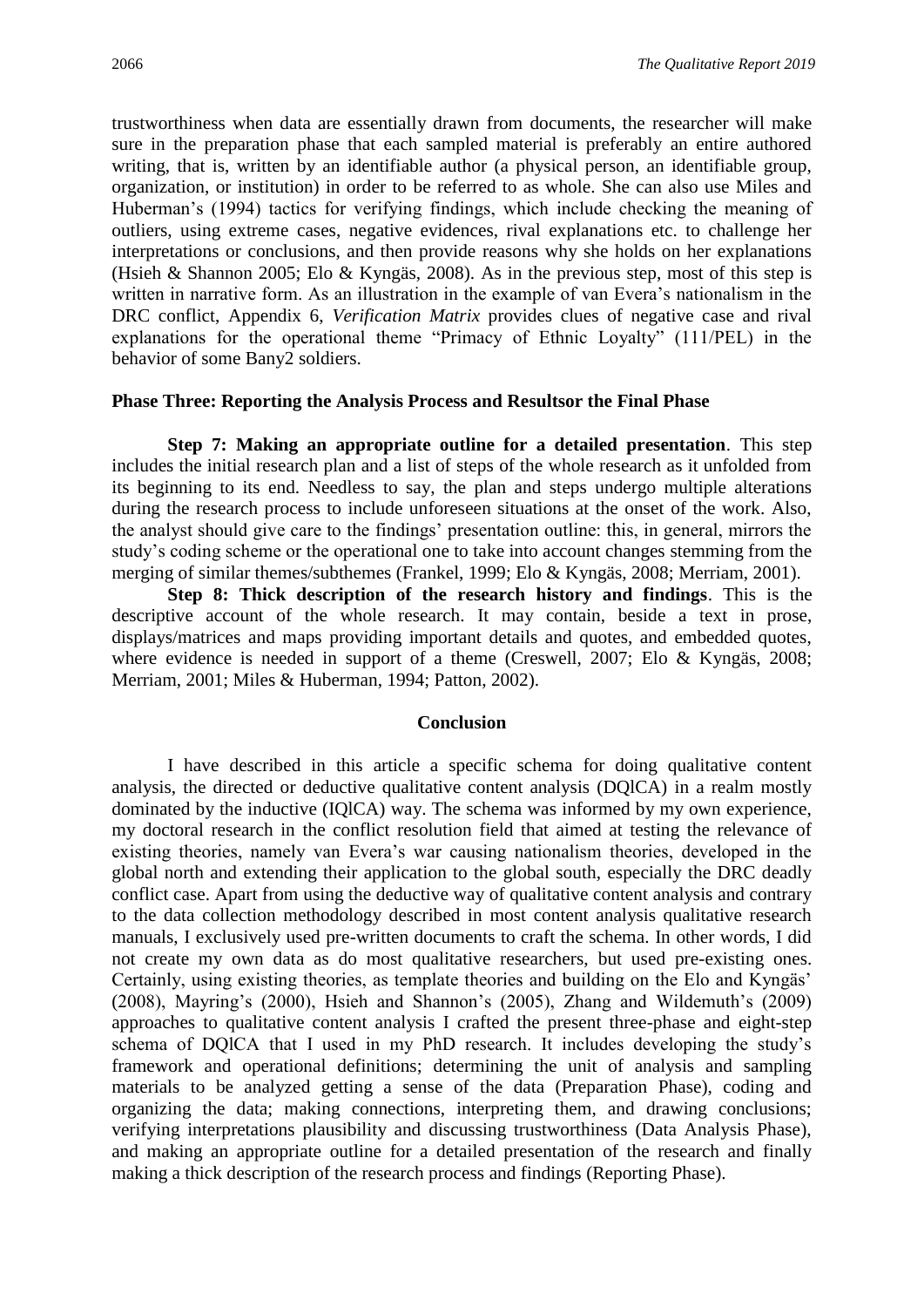## **References**

- Babbie, E. (2010). *The practice of social research* (12th ed.). Belmont, CA: Wadsworth.
- Berg, B. L. (2001). *Qualitative research methods for the social sciences*. Needham Heights, MA: Pearson Education Company.
- Bogdan, R. C., & Biklen S. K. (1998). *Qualitative research for education: An introduction to theory and methods* (3rd ed.). Needham Heights, MA: Allyn & Bacon.
- Boyatzis, R. E. (1998). *Transforming qualitative information: Thematic analysis and code development.* Thousand Oaks, CA: Sage Publications.
- Burnard, P. (1996). Teaching the analysis textual data: An experiential approach. *Nurse Education Today,16*, 278-281. doi:10.1016/j.aaen.2003.11.006
- Crabtree, B. F., & Miller, W. L. (1992). A template approach to text analysis: Developing and using codebooks." In B. F. Crabtree & W. L. Miller (Eds.). *Doing qualitative research* (pp. 93-109). Newbury Park, CA: Sage Publications.
- Crabtree, B. F., & Miller, W. L. (1999). Using codes and code manuals: A template organizing style of interpretation. In B. F. Crabtree & W. L. Miller (Eds.). *Doing*  qualitative research (2<sup>nd</sup> ed., pp. 163-177). Newbury Park, CA: Sage Publications.
- Creswell, J. W. (2007). *Qualitative inquiry and research design: Choosing among five approaches* (2nd ed.). Thousand Oaks, CA: Sage Publications.
- Downe-Wamboldt, B. (1992). Content analysis: Methods, application, and issues. *Health Care for Women International 13*(3), 313-321. Doi:10.1080/07399339209516006.
- Elo, S., & Kyngäs, H. (2008). The qualitative content analysis process. *Journal of Advanced Nursing, 62*(1), 107-115. doi:10.1111/j.1365-2648.2007.04569.x.
- Frankel, R. M. (1999). Standards of qualitative research. In B. F. Crabtree & W. L. Miller. (Eds.). *Doing qualitative research* (2nd ed., pp. 333-346). Newbury Park, CA: Sage Publications.
- Graneheim, U. H., & Lundman, B. (2004). Qualitative Content analysis in nursing research: Concepts, procedures, and measures to achieve trustworthiness. *Nurse Education Today 24*(2), 105-112.
- Hsieh, H.-F., & Shannon, S. H. (2005). The three approaches to qualitative content analysis. *Qualitative Health Research 15*(9), 1277-1288. Doi:10.1177/1049732305276687.
- Kibiswa, N. K. (2015). *Ethnonationalism and conflict resolution: The armed group Bany2 in the Democratic Republic of the Congo (DRC).* Geneva, Switzerland: Globethics.net.
- Krippendorff, K. (1980). *Content analysis: An introduction to its methodology.* Beverly Hills, CA: Sage Publications.
- Kuzel, A. J. (1992). Sampling in qualitative research. In B. F. Crabtree & W. L. Miller (Eds.). *Doing qualitative research* (pp. 31-44). Newbury Park, CA: Sage Publications.
- Lewins, A, & Silver, C. (2006). "Choosing CAQDAS." *CAQDAS Networking Project/Unis*. Retrieved from the state of the state of the state of the state of the state of the state of the state of the state of the state of the state of the state of the state of the state of the state of the state of the state of http://www.gvpt.umd.edu/kcousins/399O/Documents,%20media/Lewins%20etal%20 2006%20QDA%20Miner.pdf
- Marshall, C., & Rossman, G. B. (2006). *Designing qualitative research* (4th ed.). Thousand Oaks, CA: Sage Publications.
- Mason, J. (2002). *Qualitative researching* (2nd ed.). London: Sage Publications.
- Mayring, P. (2000). Qualitative content analysis. *Forum: Qualitative Social Research 1*(2) (June). Retrieved from  $\alpha$

http://www.utsc.utoronto.ca/~kmacd/IDSC10/Readings/text%20analysis/CA.pdf

Merriam, S. B. (2001). *Qualitative research and case study applications in education* (2nd ed.). San Francisco, CA: Jossey-Bass Publishers.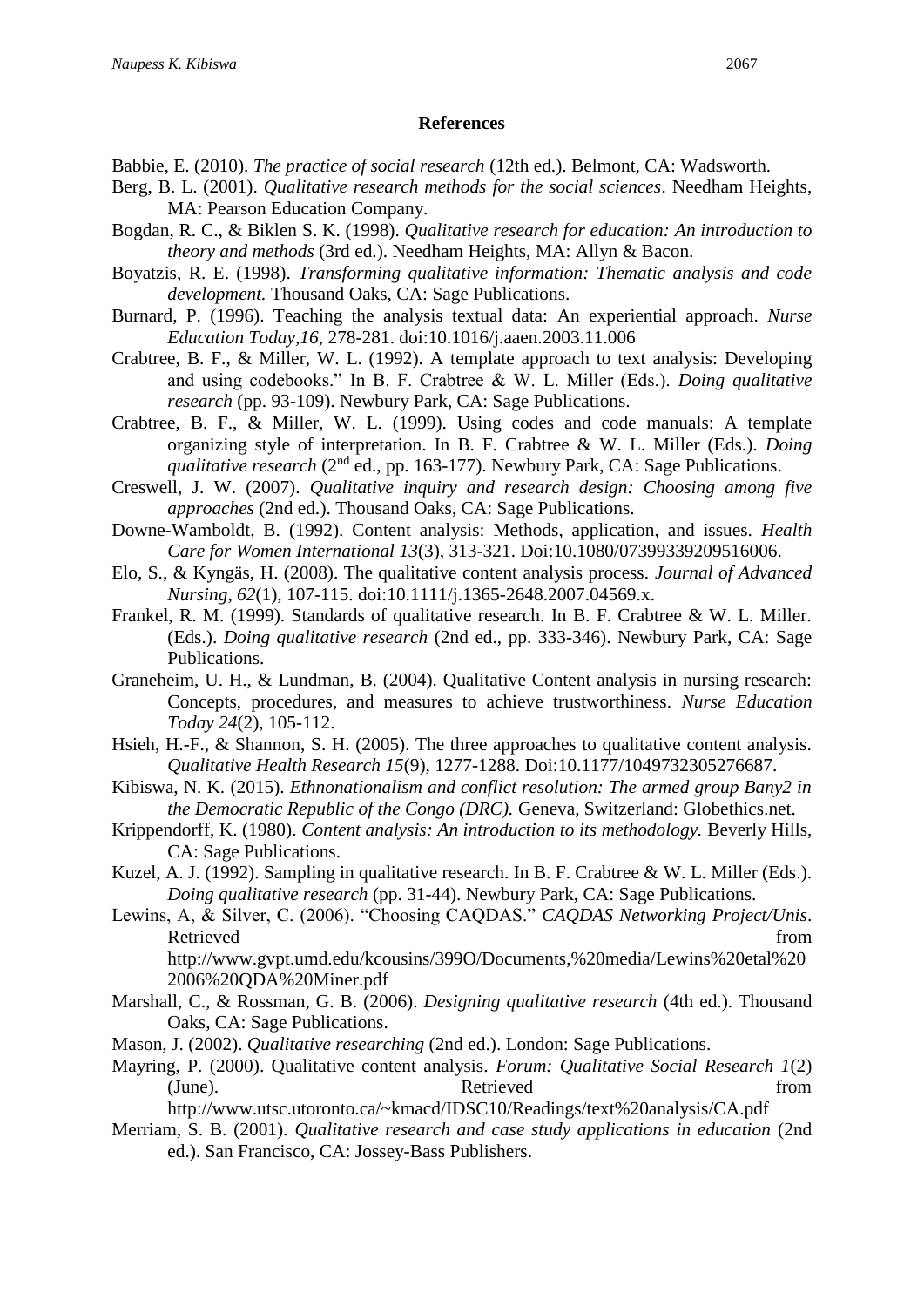- Miles, M. B., & Huberman, M. A. (1994). *Qualitative data analysis: An expanded sourcebook.* Beverly Hills, CA: Sage Publications.
- O'Leary, Z. (2004). *The essential guide to doing research.* London, England: Sage Publications.
- Patterson, M. E., & Williams, D. R. (2002). *Collecting and analyzing qualitative data: Hermeneutic principles, methods, and case examples*. Champaign, IL: Sagamore Publishing.
- Patton, M. Q. (2002). *Qualitative research & evaluation methods* (3rd ed.). Thousand Oaks, CA: Sage Publications.
- Potter, J. W., & Levine-Donnerstein, D. (1999). Rethinking validity and reliability in content analysis. *Journal of Applied Communication Research 27*(3), 258-284. Doi:10.1080/00909889909365539.
- Ryan, G. W., & Bernard, R. H. (2003). Techniques to identify themes. *Field Methods, 15*(1), 85-109. Doi:10.1177/1525822X02239569.
- Sandelowski, M. (1995). Qualitative analysis: What it is and how to begin. *Research in Nursing and Health, 18*(4), 371-375. doi:10.1002/nur.4770180411.
- Tesch, R. (1990). *Qualitative research: Analysis types and software tools*. New York, NY: The Falmer Press.
- van Evera, S. I. (1998). Hypotheses on nationalism and war. In M. E. Brown, O. R. Coté, Jr., S. M. Lynn-Jones, & S. E. Miller (Eds.). *Theories of war and peace: An international security reader* (pp. 257-292). Cambridge, MA: The MIT Press.
- Weber, R. P. (1985). *Basic content analysis*. Newbury Park, CA: Sage Publications.
- Wildemuth, B. M. (2009). Existing documents and artifacts as data. In B. M. Wildemuth (Ed.), *Applications of social research methods to questions in information and library science* (pp. 158-165). Westport, CT: Libraries Unlimited.
- Wildemuth, B. M., & Cao. L. L. (2009). Sampling for intensive studies. In B. M. Wildemuth (Ed.), *Applications of social research methods to questions in information and library science* (pp. 129-137). Westport, CT: Libraries Unlimited.
- Zhang, Y., & Wildemuth, B. M. (2009). Qualitative analysis of content. In B. M. Wildemuth (Ed.), *Applications of social research methods to questions in information and library science* (pp. 308-319). Westport, CT: Libraries Unlimited.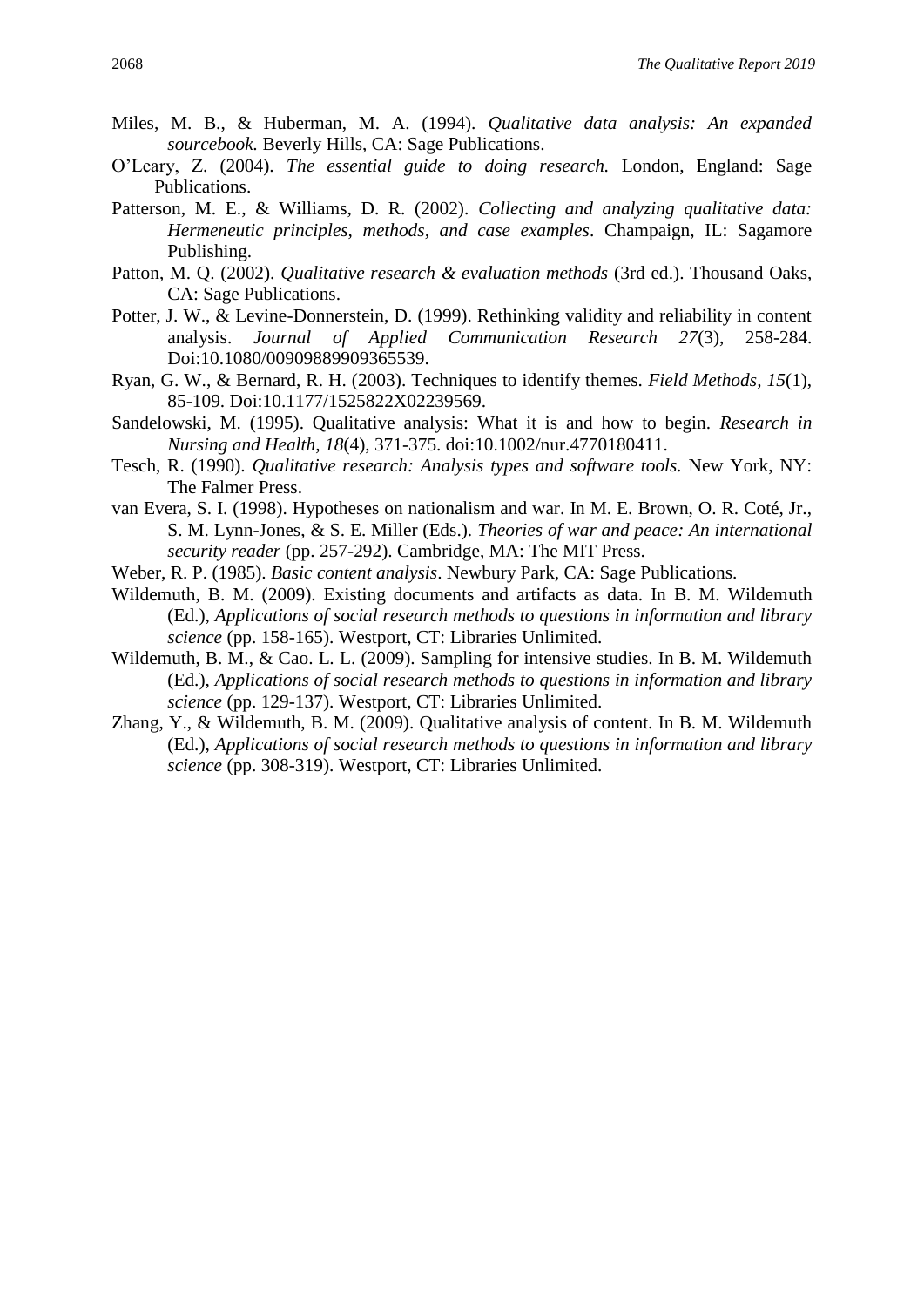## **Appendices**

## **Appendix 1A: An Abridged Example of a Study's « Coding Frame/Coding Scheme**<sup>1</sup> **»**

| <b>Theories</b>                                                                                                       | Themes/Categories/<br>Codes              |        | <b>Subthemes/ Subcategories/</b><br><b>Subcodes</b> | <b>Meanings/Operational</b><br><b>Definitions</b>                                                                                                                                                                                                                                                                                                            | <b>Flags</b><br>or In-<br><b>Text</b><br>codes |
|-----------------------------------------------------------------------------------------------------------------------|------------------------------------------|--------|-----------------------------------------------------|--------------------------------------------------------------------------------------------------------------------------------------------------------------------------------------------------------------------------------------------------------------------------------------------------------------------------------------------------------------|------------------------------------------------|
| 1. Hypotheses<br>on Nationalism<br>and War<br>(HNW)<br>(3 themes/<br>categories and 7<br>subthemes/<br>subcategories) | 1.1. Basic Element<br>(BE)               | 1.1.1. | Primacy of Ethnic<br>Loyalty (PEL)                  | Action/Behavior/speech or<br>writing that suggests a<br>person/group's tendency to<br>side/team/work with or give<br>priority to ethnic<br>relatives/relationships and/or<br>abide by these irrespective to<br>other<br>responsibilities/memberships and<br>even to the detriment of the latter<br>(e.g., duties toward or<br>relationships with the nation) | 111<br>and/ $\alpha$<br>r PEL                  |
|                                                                                                                       | 1.2. War-Causing<br>Nationalism<br>(WCN) | 1.2.1. | State-seeking<br>nationalism (SSN)                  | Action/behavior/speech or writing<br>that reveals a person/group's<br>yearn for a territory possession or<br>for the highest level of control<br>over any geographic space on the<br>basis of her/its identity                                                                                                                                               | 121<br>and/ $\sigma$<br>r SSN                  |
|                                                                                                                       |                                          | 1.2.2. | Hegemonistic<br>nationalism (HN)                    | Action/behavior/discourse or<br>writing which suggests or betrays<br>the will of a person or group to<br>have an ongoing right to<br>govern/direct others on the basis<br>of his or her ethnic identity, and<br>even to deny that right to others<br>or and continually withholds it on<br>the same basis                                                    | 122<br>and/ $\sigma$<br>r HN                   |

<sup>&</sup>lt;sup>1</sup> This table is an abridged version of the general guiding tool of the DQICA used by Kibiswa (2015, pp. 65-85) for the DRC conflict. It displays in its columns brief statements of the theory/ies under consideration  $(1<sup>st</sup>$ column), theory-based categories/themes and their respective codes (2<sup>nd</sup> column), theory-based subcategories/subthemes and their respective subcodes (3<sup>rd</sup> column), meanings or definitions of each subcategory/subtheme, i.e., criteria to identify a passage of a text read as belonging to that subcategory or subtheme (4<sup>th</sup> column) and the alphanumerical code to be assigned to a text passage when it falls into the corresponding subcategory/subtheme. Indeed, in the study I led to expand van Evera's nationalism and war theory to the context of the DRC, a code in the study has three3 numbersand 3 letters separated by a slash sign, as shown in the 5<sup>th</sup> column of thistable. Numbers respectively represent the theory, the theme, and subtheme drawn from the theory/ies while letters are abbreviations created from brief statements of theory-based subthemes. The last threecolumnsof the table make up the study's operational coding agenda (see Table 1B below)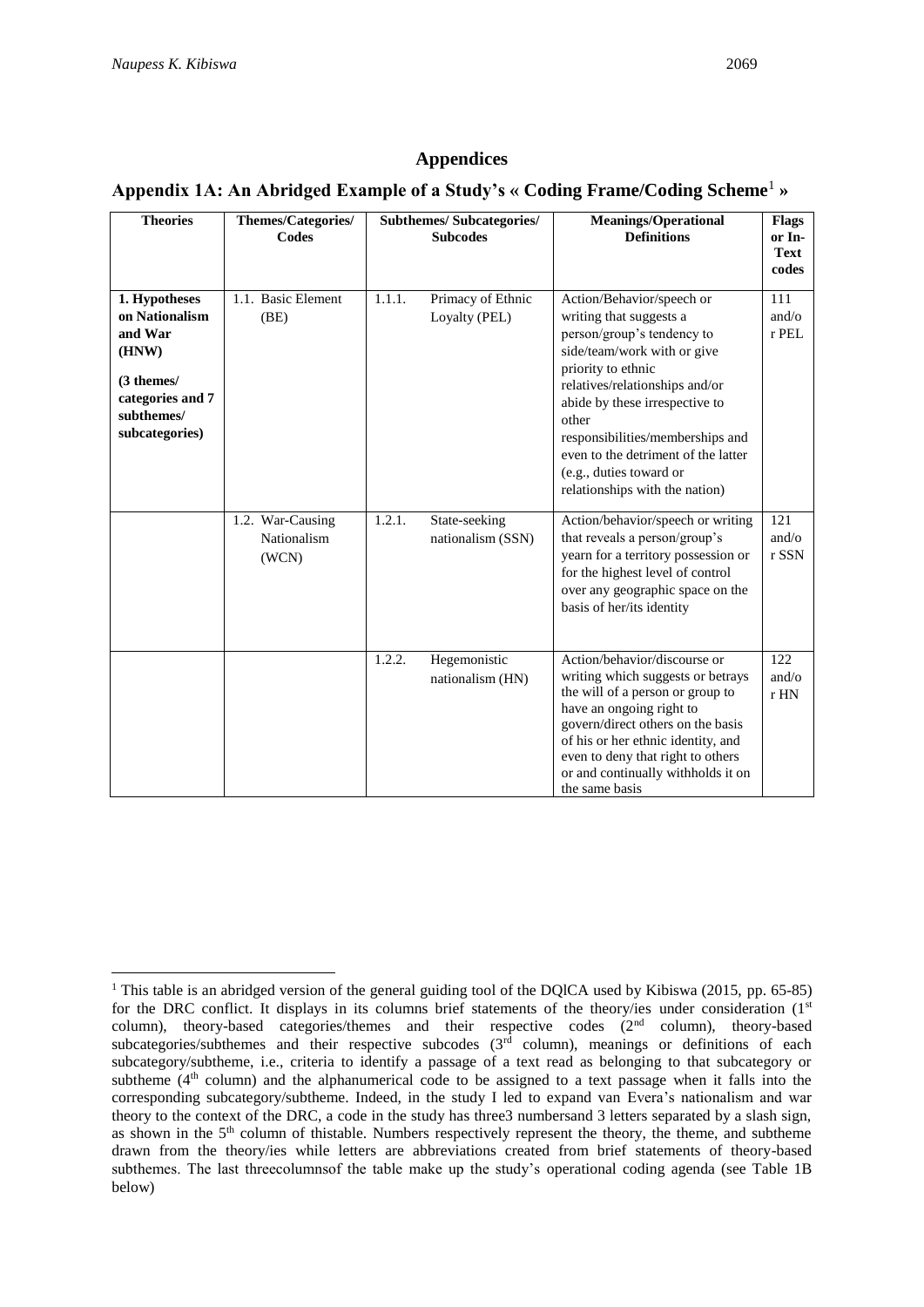| <b>Operational Themes/Categories for Identifying Themes In Texts Read</b>       |                                                                                                                                                                                                                                                                                               |         |
|---------------------------------------------------------------------------------|-----------------------------------------------------------------------------------------------------------------------------------------------------------------------------------------------------------------------------------------------------------------------------------------------|---------|
| <b>Operational Definitions/Meanings</b><br><b>Operational Themes/Categories</b> |                                                                                                                                                                                                                                                                                               |         |
| Primacy of Ethnic Loyalty (PEL)                                                 | Action/behavior/speech or writing suggesting a<br>tendency to behave according to ethnic<br>relatives/relationships/interests                                                                                                                                                                 | 111/PEL |
| State-seeking nationalism (SSN)                                                 | Action/speech or writing one's yearn for a territory<br>possession or state power on the basis of her identity                                                                                                                                                                                | 121/SSN |
| Hegemonistic nationalism (HN)                                                   | Action/behavior/discourse or writing which suggests or<br>betrays the will of a person or group to have an ongoing<br>right to govern/direct others on the basis of his or her<br>ethnic identity, and even to deny that right to others or<br>and continually withholds it on the same basis | 122/HN  |

## **Appendix 1B: Operational Coding Agenda/Coding Frame<sup>2</sup>**

## **Appendix 2: An Abridged Example of a « List of Text Materials Sampled for**

#### **Consideration »**

| No. | <b>Material Title</b>                                                                                   | Author/Year                                          | Genre                   | Language       |
|-----|---------------------------------------------------------------------------------------------------------|------------------------------------------------------|-------------------------|----------------|
| 1   | Congo Siasa: The Bosco Mutiny Sputters on                                                               | Stearns, Jason K.<br>(2012)                          | Blog<br>Articles        | English        |
| 2   | United Nations' Reports of the Group of Experts (UNSC-<br>GoEs) on the Democratic Republic of the Congo | UNSC-GoEs <sup>3</sup> $(2010,$<br>2011, 2012, 2013) | Report                  | English/French |
| 3   |                                                                                                         |                                                      |                         |                |
| 4   | Les Banyamulenge (Congo-Zaïre) Entre Deux Guerres                                                       | Ruhimbika, Manassé<br>(2001)                         | <b>Book</b>             | French         |
| 5   | Banyarwanda et Banyamulenge : Violencesethniques et<br>gestion de l'Identitaire au Kivu                 | Willame, Jean-<br>Claude (1997)                      | <b>Book</b>             | French         |
| 6   | Les Populations du Kivu et la Loi sur la Nationalité :<br>Vraie et Fausse Problématique                 | Kanyamachumbi<br>(Mgr), Patient<br>(1993)            | <b>Book</b>             | French         |
| 7   | <b>Journal Minembwe Press</b>                                                                           | Muhoza.<br>Akim/Achim                                | <b>Blog</b><br>Articles | French/English |
| 8   | Le Potentiel                                                                                            | Mutinga, Modeste                                     | Newspaper<br>Articles   | French         |
| 9   | Red Pepper Online                                                                                       | Rugyendo,<br>Arinaitwe                               | Newspaper<br>Articles   | English        |
| 10  | Rwanda's Responses to United Nations' Group of<br>Experts on the Democratic Republic of the Congo (DRC) | Government of<br>Rwanda (2008/2012)                  | Reports                 | English        |

## **Appendix 3: Example of a Result of Themes Identification in a Text Material Read (Text 1<sup>4</sup> )**

<sup>&</sup>lt;sup>2</sup>This is the practical guide of the study, that is, the tool bearing the three elements of the coding scheme/frame that the researcher mostly uses to identify/locate theory-based subthemes within text materials along the coding and organizing step. Like in the coding frame of the study led in the DRC, its last column bears a six digit alphanumerical code that the analyst places beside each chunk whose latent or manifest content meets the operational definition put forward for the subtheme in its second column. Unlike in the coding frame/scheme, in this display, subtheme/subcategory are treated as practical theme/category for in-text theme identification, aka, in-text theme coding. A code has to be put as a flag beside each text passage whose latent or manifest content matches the corresponding definition in the display in the material analyzed

<sup>&</sup>lt;sup>3</sup>United Nations Security Council's Group of Experts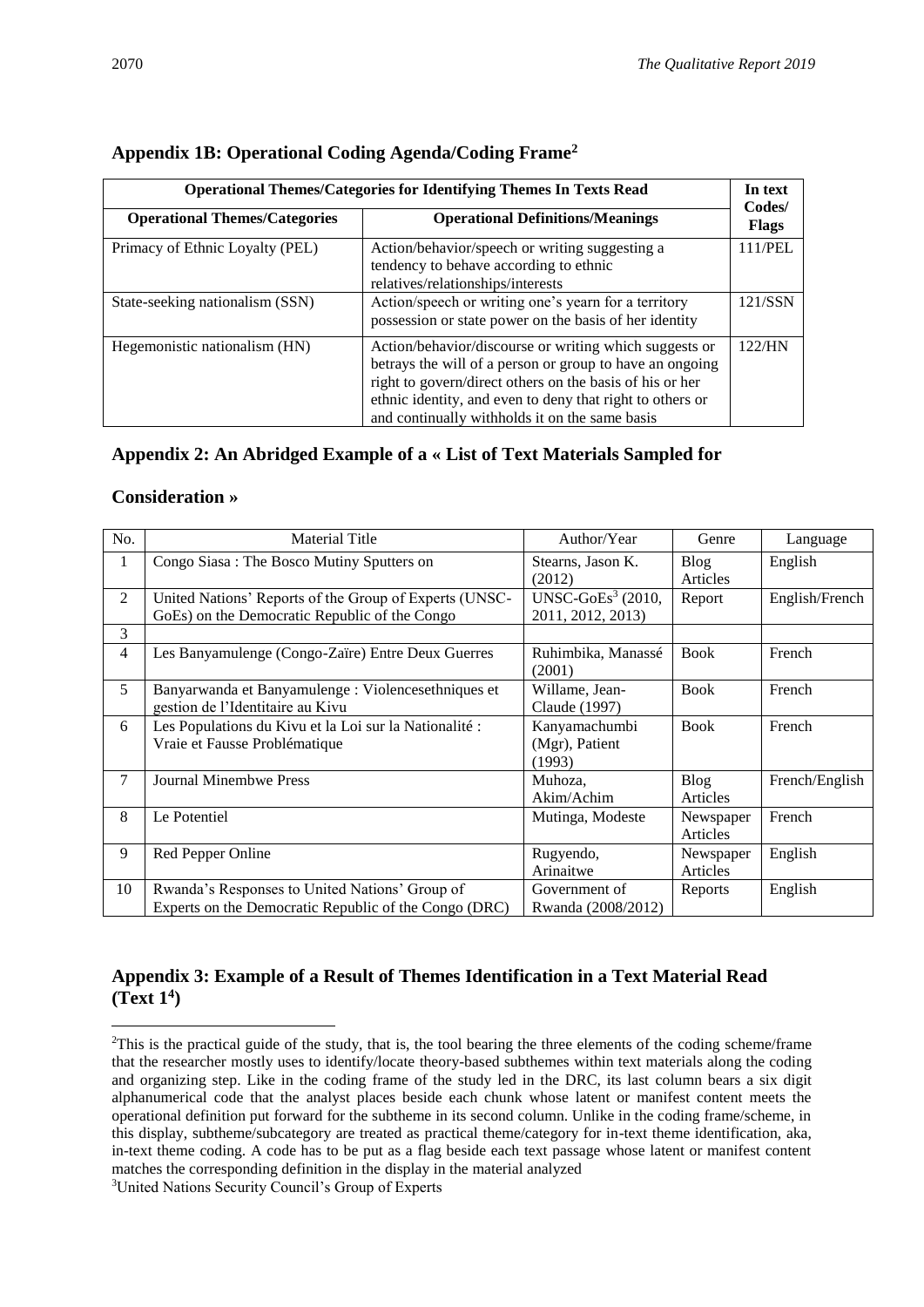## *The Bosco-led Mutiny Sputters on<sup>5</sup>*

While Bosco Ntaganda's mutiny seems to have largely backfired, with **many of the troops re**defecting back to the government and over a dozen senior officers now under arrest, it is not yet over. While the names and positions of the commanders may seem confusing, the gist of it is this:  $\overline{A}$ hard core of ex-CNDP (and some ex-PARECO) around Bosco has not been dissuaded, and the assassination of a two high-ranking loyalist officers has soured relations further with the national army.

## **Defections toward Bosco**

Over the weekend, several additional officers deserted army ranks to join Bosco in his Masisi fiefdom, including Col Baudouin Ngaruye. Col Baudouin (ex-CNDP, Masisi) had been the sector commander in Masisi and is known as a staunch Bosco loyalist. Nonetheless, as the mutiny sputtered out, he had come to Goma and had agreed to be redeployed to South Kivu - the army had even given him a new stockpile of ammunition. Then, as he was driving on the road to Bukavu, he took a right instead of following the lake, and ended up joining Bosco - ammunition and all – in Masisi.

In addition, the ex-CNDP former 811th regiment commander Col Innocent Zimurinda (ex-CNDP, Masisi) finally also defected after having been stuck in Goma. He is now also reported to be back in Masisi, although most of his troops - which were based in Kitchanga, northern Masisi - have joined the loyalists and one of his battalion commanders, Col Kashawara, is under arrest. A battalion commander from southern Masisi, Col Mutoni (ex-CNDP), has also joined Bosco with some troops.

Meanwhile, a key player behind the scenes of the mutiny, Col Sultani Makenga (ex-CNDP, Rutshuru) - who used to hold the deputy command position for South Kivu operations - is alsothe center of some speculation. He is back in Goma, allegedly after having traded insults with his commanding officer Col Delphin Kahimbi. However, his bodyguards took the road along the lake and were ambushed in Nyabibwe. Some are now saying that the ambush was intended for Makenga himself. Makenga is one of the most influential figures in the ex-CNDP leadership.  $(\ldots)$ 

POSTED BY JASON STEARNS AT [10:31 PM](http://congosiasa.blogspot.com/2012/04/bosco-led-mutiny-sputters-on.html)[APRIL 25, 2012 4:16 AM](http://congosiasa.blogspot.com/2012/04/bosco-led-mutiny-sputters-on.html?showComment=1335352569279#c2164340729053372700)  http://congosiasa.blogspot.com/2012/04/bosco-led-mutiny-sputters-on.html

<sup>4</sup>This is the rank of this text (The Bosco-led Mutiny Sputters on) on the "List of Materials Sampled for Consideration"

<sup>&</sup>lt;sup>5</sup>This is only an excerpt of the text material (Text 1, or T1) sampled for analysis in the study.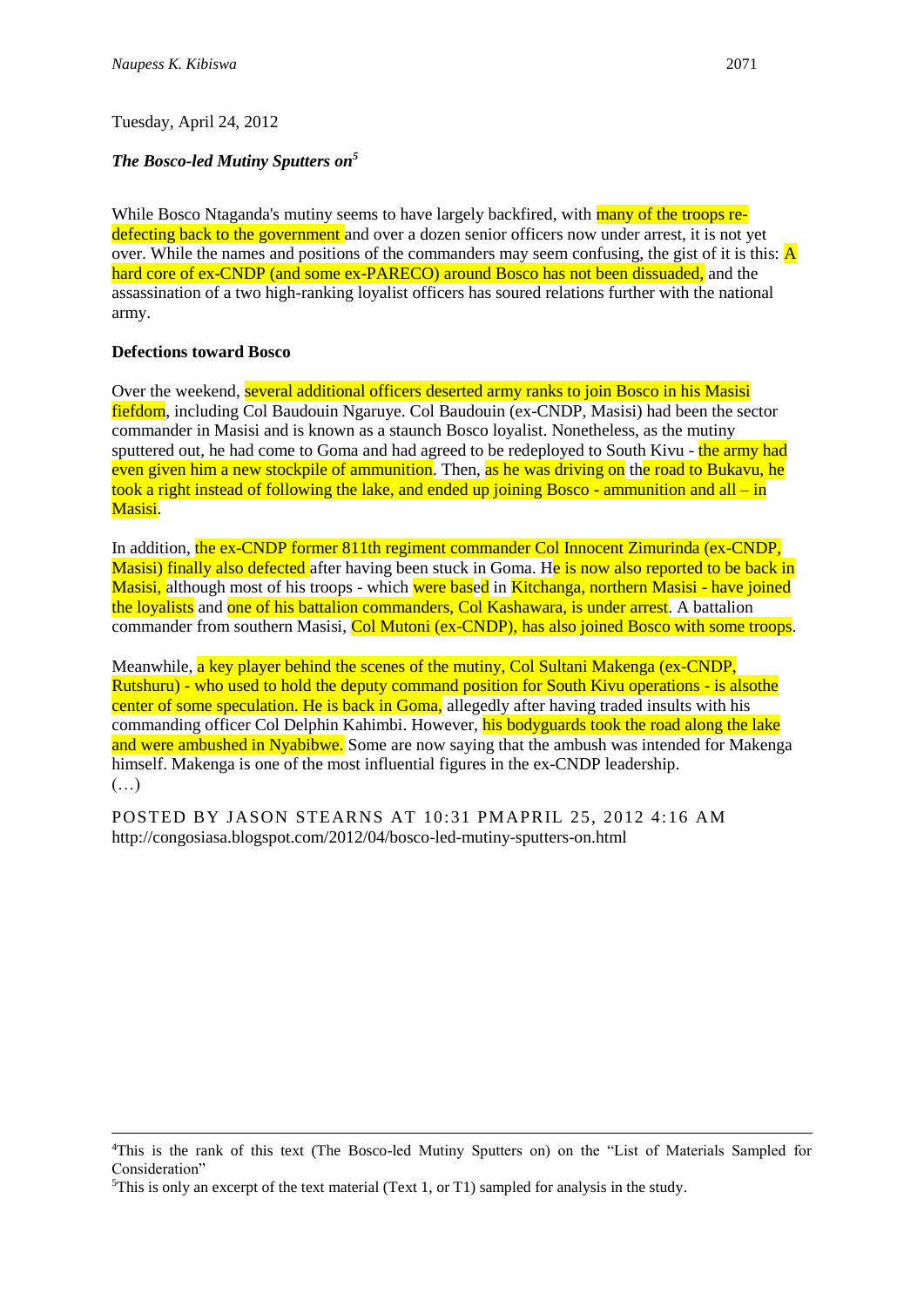# **Appendix 4: Example of Results of Themes Coding in a Material Read (cf. Text 1)**

Tuesday, April 24, 2012

# *The Bosco-led Mutiny Sputters on<sup>6</sup>*

While **Bosco Ntaganda's mutiny seems to have largely backfired, with many of the troops re**defecting back to the government  $\left[-111^7\right]$  and over a dozen senior officers now under arrest, it is not yet over. While the names and positions of the commanders may seem confusing, the gist of it is this: A hard core of ex-CNDP (and some ex-PARECO) around Bosco has not been dissuaded [111], and the assassination of a two high-ranking loyalist officers has soured relations further with the national army.

## **Defections toward Bosco**

Over the weekend, several additional officers deserted army ranks to join Bosco [111] in his Masisi fiefdom [121], including Col Baudouin Ngaruye. Col Baudouin (ex-CNDP, Masisi) had been the sector commander in Masisi and is known as a staunch Bosco loyalist Nonetheless, as the mutiny sputtered out, he had come to Goma and had agreed to be redeployed to South Kivu [111/-111/121] - the army had even given him a new stockpile of ammunition [135]. Then, as he was driving on the road to Bukavu, he took a right instead of following the lake, and ended up joining Bosco [321/111] - ammunition and all - in Masisi [135].

In addition, the ex-CNDP former 811th regiment commander Col Innocent Zimurinda (ex-CNDP, Masisi) finally also defected [111] after having been stuck in Goma. He is now also reported to be back in Masisi [121], although most of his troops - which were based in Kitchanga, northern Masisi - have joined the loyalists [-111] and one of his battalion commanders, Col Kashawara, is under arrest [133]. A battalion commander from southern Masisi, Col Mutoni (ex-CNDP), has also joined Bosco with some troops [111].

(…)

POSTED BY JASON STEARNS AT [10:31 PM](http://congosiasa.blogspot.com/2012/04/bosco-led-mutiny-sputters-on.html)[APRIL 25, 2012 4:16 AM](http://congosiasa.blogspot.com/2012/04/bosco-led-mutiny-sputters-on.html?showComment=1335352569279#c2164340729053372700)  http://congosiasa.blogspot.com/2012/04/bosco-led-mutiny-sputters-on.html

# **Appendix 4A: Example of a Reading Summary Form (cf. Text 1)**

## **Reading Summary Form 1 (RSF1)**

**Date……….…to…………..**

**Material Title/Author...** The Bosco-led Mutiny Sputters on**.. by…**Jason K Stearns**……… Type of Material/Other Specifications…**/Web BlogTexts……**……………………………… Sheet page...1..of..2...**

| In-Text <sup>8</sup><br><b>location</b><br>Page/Pa<br>ra | <b>Text Passages/Meaning Units/Chunks from Text</b><br>no. 1 | Code/Sub<br>code | <b>Associated</b><br><b>Context/Backg</b><br>round | Obs. |
|----------------------------------------------------------|--------------------------------------------------------------|------------------|----------------------------------------------------|------|
| P.1/Para.                                                | troops re-defecting back to the government                   | $-111/PEL$       | This is an                                         |      |

<sup>6</sup>This is an excerpt of the text material no. 1 on the "List of Text Materials Sampled for Consideration" (see Appendix 2) (Text 1, or T1).

 $7 \text{ Å}$  negative numeral code means that the coded passage or text unit can be interpreted as a negative evidence of that code definition in the coding frame. It suggests a rival explanation to the theory put forward in the study.

8 In this display, this column records the page number (p.) and/or the paragraph (Para. or §) where the text passage/chunk is located in the text material/document read while the "Associated Context" column gives some hints about the meaning and/or the situation of the incident described by the chunk under consideration.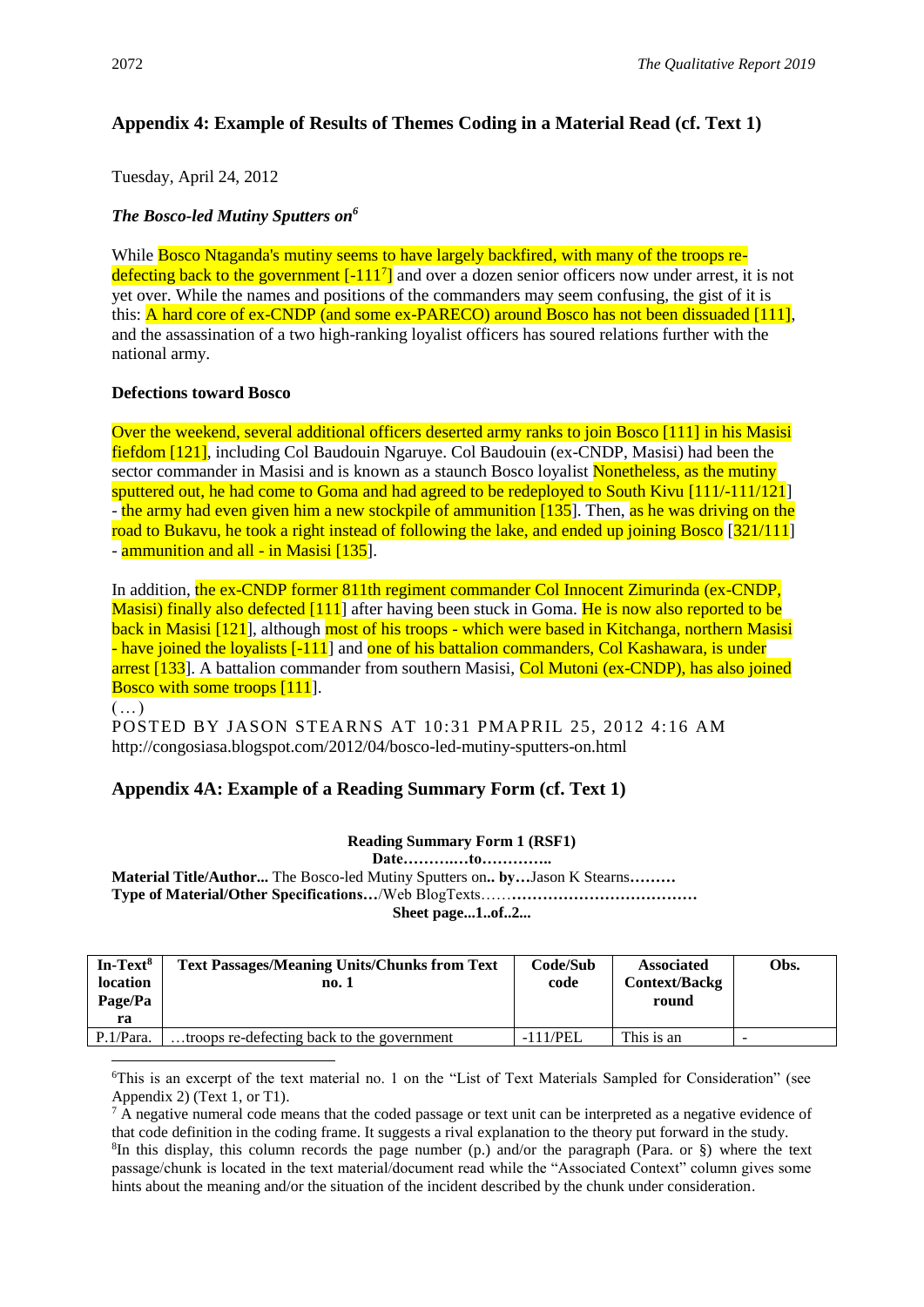|           |                                                   |         | opposite move<br>to the general<br>pattern of<br>Bany2 militia | $111$ =negative<br>evidence to<br>code 111 |
|-----------|---------------------------------------------------|---------|----------------------------------------------------------------|--------------------------------------------|
| P.1/Para. | A hard core of ex-CNDP (and some ex-PARECO)       | 111/PEL |                                                                |                                            |
|           | around Bosco has not been dissuaded               |         |                                                                |                                            |
| P.1/Para. | For some years, a key obstacle to army reform has | 121/SSN | Reference to the                                               |                                            |
|           | been the reluctance of some Kivu-based armed      | 111/PEL | Bany2 soldiers'                                                |                                            |
|           | groups - the CNDP and FRF in particular - to be   |         | general pattern                                                |                                            |
|           | deployed outside of their home region.            |         | of refusing to                                                 |                                            |
|           |                                                   |         | leave the Kivus                                                |                                            |
|           |                                                   |         | to go and serve                                                |                                            |
|           |                                                   |         | in other                                                       |                                            |
|           |                                                   |         | provinces                                                      |                                            |

## **Appendix 4B: Example of a Thematically Clustered Meaning Units Display**

**Thematically Clustered Matrix (TCM) for Code/Subcode …** PEL/111**…**

**Material Title/Author....** The Bosco-led Mutiny Sputters On... by Jason K**.** Stearns............. **Type of Mat/Other Specifications…** Web Blog Text**…….……………..………………………….**

**Sheet/page...1 of 1...**

| <b>Chunk</b>            |                                                                                                                                                                                                                                                                        | <b>In-Text</b> | <b>Associated</b>                                                                                                                                      | Obs.                                      |
|-------------------------|------------------------------------------------------------------------------------------------------------------------------------------------------------------------------------------------------------------------------------------------------------------------|----------------|--------------------------------------------------------------------------------------------------------------------------------------------------------|-------------------------------------------|
|                         | <b>Chunk/Meaning Unit from Text no. 1</b>                                                                                                                                                                                                                              |                |                                                                                                                                                        |                                           |
| <b>Analytical</b>       |                                                                                                                                                                                                                                                                        | location       | <b>Context/Background</b>                                                                                                                              |                                           |
| Identifier <sup>9</sup> |                                                                                                                                                                                                                                                                        |                |                                                                                                                                                        |                                           |
| 4B/001/01               | troops re-defecting back to the government                                                                                                                                                                                                                             | Para. 1        | The author refers to<br>some rebel soldiers'<br>return into the<br>national army's ranks,<br>an opposite move to<br>Bany2 soldiers'<br>general pattern | 111/PEL<br>negative<br>evidence<br>to PEL |
| 4B/001/02               | A hard core of ex-CNDP (and some ex-<br>PARECO) around Bosco has not been dissuaded                                                                                                                                                                                    | Para, 1        | The author notes that<br>the above move<br>didn't dissuade all<br>Bany2 soldiers                                                                       |                                           |
| 4B/001/03               | Over the weekend, several additional officers<br>deserted army ranks to join Bosco in his Masisi<br>fiefdom, including Col Baudouin Ngaruye. Col.<br>Baudouin (ex-CNDP, Masisi) had been the sector<br>commander in Masisi and is known as a staunch<br>Bosco loyalist | Para. 2        | Here the author<br>reports more moves<br>confirming the Bany2<br>soldiers' general<br>pattern of ethnic<br>loyalty                                     |                                           |

<sup>9</sup> This column records an alphanumerical number, which has three parts aimed at identifying each chunk along the analysis: 1<sup>st</sup> part= number of the table in the study (this is table/display 4B); 2<sup>nd</sup> part=the page number of the table where the chunk is located (on this table, all examples were drawn from page 001 of the table); and  $3<sup>rd</sup>$ part=the chunk's rank on the page where it is located (here the three examples are respectively no. 1, 2, and 3 on the table). This alphanumeric number may be used to represent the chunk in a matrix or diagram in which it would be difficult to transcribe the whole chunk in its length.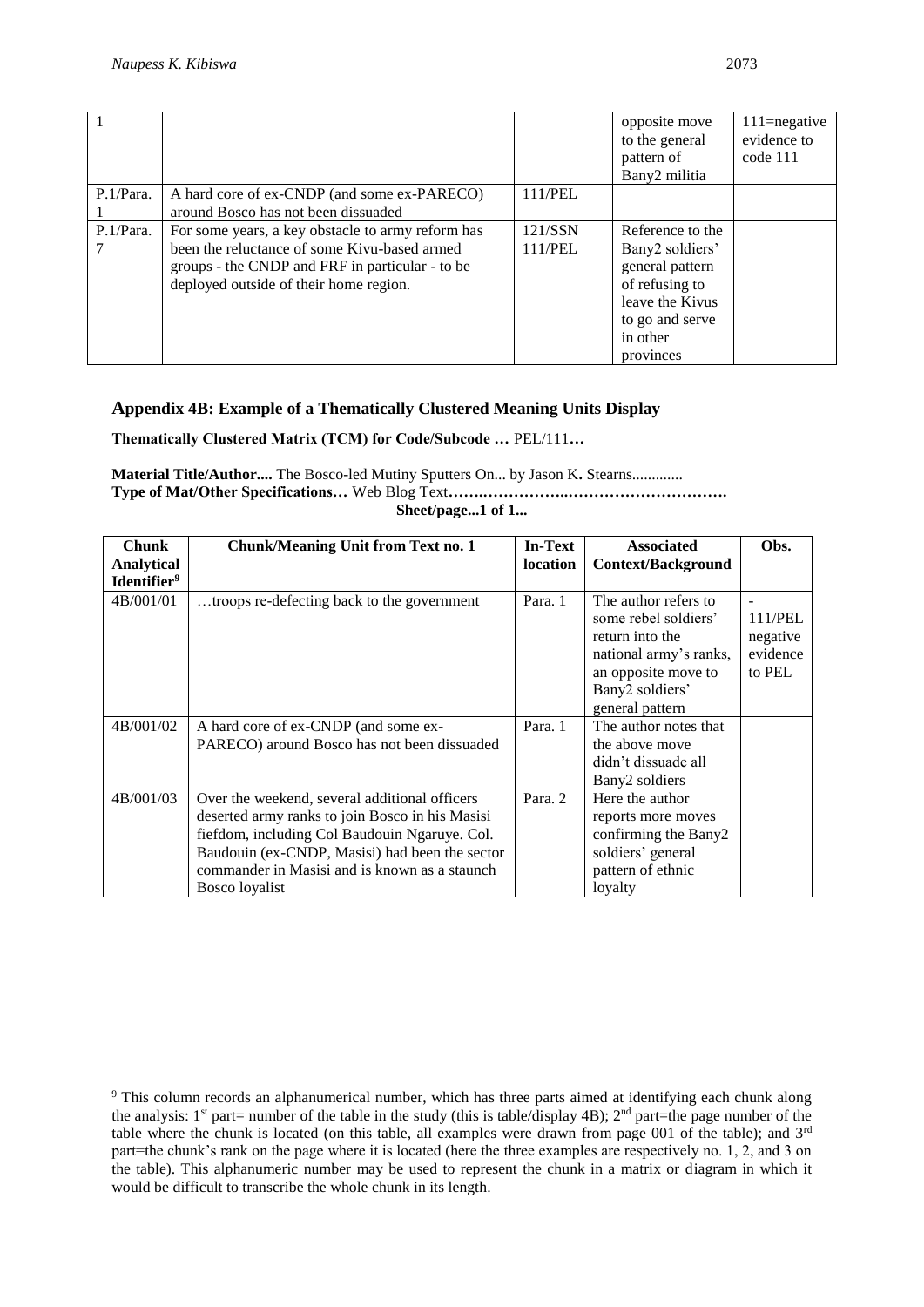# **Appendix 5: Contrast/Compare Matrix for PEL/111 & Related Meaning Units**

|                   | <b>Theme/Subtheme Definition:</b>                                                                                  |                |                                              |
|-------------------|--------------------------------------------------------------------------------------------------------------------|----------------|----------------------------------------------|
| <b>Chunk</b>      | <b>Chunks/Meaning Units</b>                                                                                        | Text & In-     | <b>Comments/Preliminary</b>                  |
| <b>Analytical</b> |                                                                                                                    | <b>Text</b>    | <b>Analyses/Interpretations</b>              |
| <b>Identifier</b> |                                                                                                                    | location       |                                              |
| 5B/002/01         | the ex-CNDP former 811th                                                                                           | T1/Para. 3     | Explicit and normal pattern of a Muny2       |
|                   | regiment commander Col.                                                                                            |                | officer: loyalty to his ethnic fellow (after |
|                   | Innocent Zimurinda (ex-CNDP,                                                                                       |                | an apparent resistance to the temptation he  |
|                   | Masisi) finally also defected                                                                                      |                | finally made the natural move toward         |
|                   |                                                                                                                    |                | Bosco like many others instead of joining    |
|                   |                                                                                                                    |                | the national army's unit).                   |
| 5B/001/02         | A hard core of ex-CNDP (and                                                                                        | T1/Para. 1     | This is a manifest confirmation of the       |
|                   | some ex-PARECO) around Bosco                                                                                       |                | general pattern of Bany2 soldiers' loyalty   |
|                   | has not been dissuaded                                                                                             |                | to their ethnic fellow who leads a mutiny:   |
|                   |                                                                                                                    |                | they chose to stick with him instead of      |
|                   |                                                                                                                    |                | abiding by their national army rules and     |
|                   |                                                                                                                    |                | commanders' instructions.                    |
| 5B/001/05         | as he [Col. Baudouin Ngaruye]                                                                                      | T1/Para. 2     | This move contradicted the preceding one     |
|                   | was driving on the road to                                                                                         |                | that this officer made beforehand toward     |
|                   | Bukavu, he took a right instead of                                                                                 |                | the national army headquarters in Goma:      |
|                   | following the lake, and ended up                                                                                   |                | the first move of apparent loyalty to the    |
|                   | joining Bosco - ammunition and                                                                                     |                | government and national army appears to      |
|                   | all - in Masisi ended up joining                                                                                   |                | have been a fake one and a strategy to       |
| $\mathbf{r}$      | <b>Bosco</b><br>$\mathbf{a}$ , and $\mathbf{a}$ , and $\mathbf{a}$ , and $\mathbf{a}$ , and $\mathbf{a}$<br>$\sim$ | $\blacksquare$ | acquire ammunition for the rebellion.        |

#### **Sheet page...1...of...1...**

NB. After or beneath this display/table, give (a) paragraph/s or (a) section/s of second level analyses of chunks/meaning units to expand more on first-level analyses provided in the last column of the display/table

# **Appendix 6: Verification Matrix for a Code or Sub-code Negative Evidences**<sup>10</sup>

#### **Sheet page...1...of...1....**

## **Theme/Subtheme Definition/Meaning: ............……………………………………………**

| <b>Negative Meaning: </b> |                        |                 |                         |                 |                             |
|---------------------------|------------------------|-----------------|-------------------------|-----------------|-----------------------------|
| <b>Chunk</b>              | <b>Chunks/Meaning</b>  | Text & In-      | <b>Chunks with</b>      | Text &          | Preliminary                 |
| <b>Analytical</b>         | <b>Units</b>           | <b>Text</b>     | negative or rival       | <b>In-Text</b>  | <b>Analytical</b>           |
| <b>Identifiers</b>        |                        | <b>location</b> | evidences               | <b>location</b> | <b>Comments</b>             |
| 5B/001/03                 | Defection toward       | T1/Para. 2      | troops re-defecting     | T1/Para. 1      | By "re-defecting"           |
| VS.                       | Bosco: Over the        |                 | back to the             |                 | back to the                 |
| 5B/001/01                 | weekend, several       |                 | government              |                 | government" these           |
|                           | additional officers    |                 |                         |                 | Bany2 soldiers              |
|                           | deserted army ranks to |                 |                         |                 | showed loyalty to           |
|                           | join Bosco             |                 |                         |                 | the national army           |
|                           |                        |                 |                         |                 | in contradiction            |
|                           |                        |                 |                         |                 | with the pattern of         |
|                           |                        |                 |                         |                 | Bany <sup>2</sup> soldiers' |
|                           |                        |                 |                         |                 | ethnic loyalty              |
| 5B/001/03                 | Defection toward       | T1/Para. 2      | as the mutiny           | T1/Para. 2      | Another manifest            |
| VS.                       | Bosco: Over the        |                 | sputtered out, he [Col] |                 | act of loyalty to the       |
| 5B/001/04                 | weekend, several       |                 | Baudouin (ex-CNDP,      |                 | national army in            |
|                           | additional officers    |                 | Masisi)] had come to    |                 | opposition to the           |
|                           | deserted army ranks to |                 | Goma and had agreed     |                 | pattern of loyalty          |
|                           | join Bosco             |                 | to be redeployed to     |                 | to Bosco and to the         |
|                           |                        |                 | South Kivu              |                 | theme/subtheme              |

<sup>&</sup>lt;sup>10</sup> Unlike in the Contrast/Compare Matrix (Appendix 5) in which chunks are compared to themes in the coding frame, in the Verification Matrix (Appendix 6), two chunks are contrasted/compared between them to reveal some contradictions.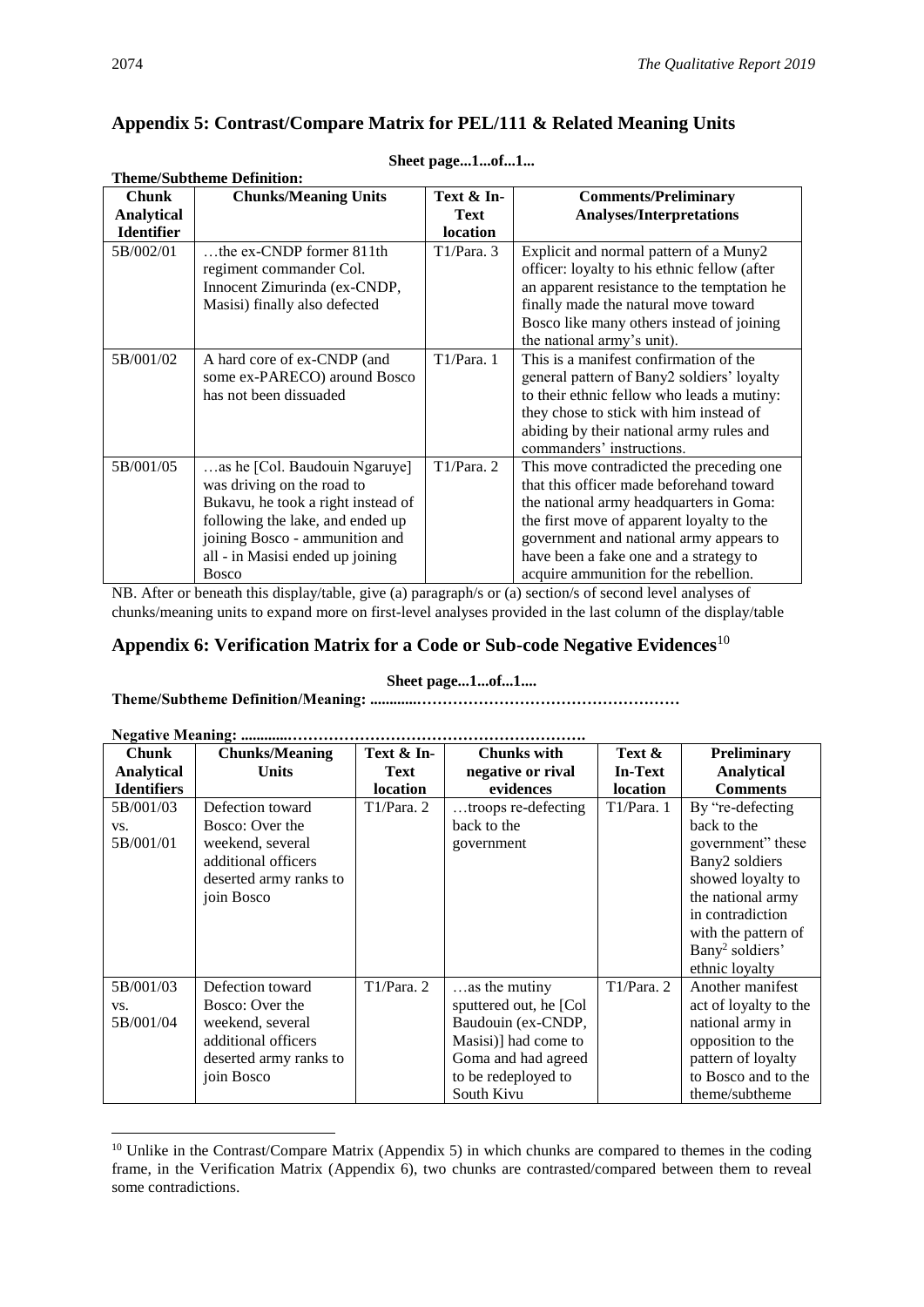## **Appendix 7: Example (a sketch) of an Outline of the Research Report**

**Adapted from Kibiswa (2015, pp. 5-10, 27-85, 171-176, 200-2019, 421-428)**

#### **1. The Study Background**

- 1.1. Context of the study
- 1.2. The research problem
- 1.3. The research purpose
- 1.4. The Study Argument
- 1.5. The Research Questions
- 1.6. Chapter Summary
- **2. Literature Review**
- 2.1. Introduction
- 2.2. The Study's General Framework
- 2.3. The Study's Specific Framework
- 2.4. The DRC Conflict and the Bany2
- 2.5. Chapter Summary

#### **3. The Study Methodology/The Research Process**

- 3.1. Introduction
- 3.2. Phase One: Early Steps, or Preparation Phase
- 3.2.1. Step 1: Developing the Coding Frame and Operational Definitions
- 3.2.2. Step 2: Sampling Materials/Texts to Be Analyzed and Selecting the Unit of Analysis
- 3.2.3. Step 3: Getting a Sense of the Data
- 3.3. Phase Two: In-depth Phase of Analysis, or Data Analysis Phase
- 3.3.1. Step 4: Data Coding and Organization
- 3.3.2. Step 5: Making Connections, Interpreting Them and Drawing Conclusions
- 3.3.3. Step 6: Verifying Interpretations' Plausibility and Discussing Trustworthiness
- 3.4. Phase Three: Reporting the Analysis Process and Results, or the Final Phase
- 3.4.1. Step 7: Making an Appropriate Outline for a Detailed Presentation
- 3.4.2. Step 8: Thick Description of the Research History and Findings
- 3.5. Ethics and Reflexivity
- 3.5.1. The Researcher and Other Peoples
- 3.5.2. The Researcher and the Study
- 3.5.3. Challenges and Responses

#### **4. Data Analysis and Interpretation**

- 4.1. Introduction
- 4.2. Findings Related to Bany2 Leaders' Primary Loyalty to Their Ethnic Group
- 4.3. Findings Related to Bany2 Leaders' Ethnonationalism
- 4.4. Findings Related to Bany2 Militias' State-Seeking or Secessionist Moves
- 4.5. Evidence of Bany2 Leaders' Secessionist Project for the Kivus

## **5. Discussion and Conclusions**

- 5.1. Discussion on the Research Findings
- 5.1.1. Discussion on Findings about Bany2 Leaders' Primary Loyalty to Their Ethnic Group
- 5.1.2. Discussion on Findings about Bany2 Leaders' Prime Ethnic Loyalty
- 5.1.3. Discussion on Findings about Bany2 Leaders State-Seeking Nationalism
- 5.2. Discussion on Negative Cases
- 5.2.1. Negative Evidence about Bany2 Leaders' Prime Ethnic Loyalty
- 5.2.2. Negative Evidence about Bany2 Leaders State-Seeking Nationalism
- 5.3. Discussion on Unexpected Findings
- 5.3.1. Poor leadership and Top Leaders' Complicities
- 5.3.2. Poor management of the Integration and Demobilization Process
- 5.4. Chapter Summary

#### **6. The Study Results and Conclusions**

- 6.1. A Snapshot of the Study
- 6.2. Bany2 Militias are Loyal to Their Ethnic Group/Rwanda at the Expense of the DRC
- 6.3. Bany2 Militias Seek an Independent State, Not a United Federal Nation
- 6.4. The Study and Its Results' Appraisal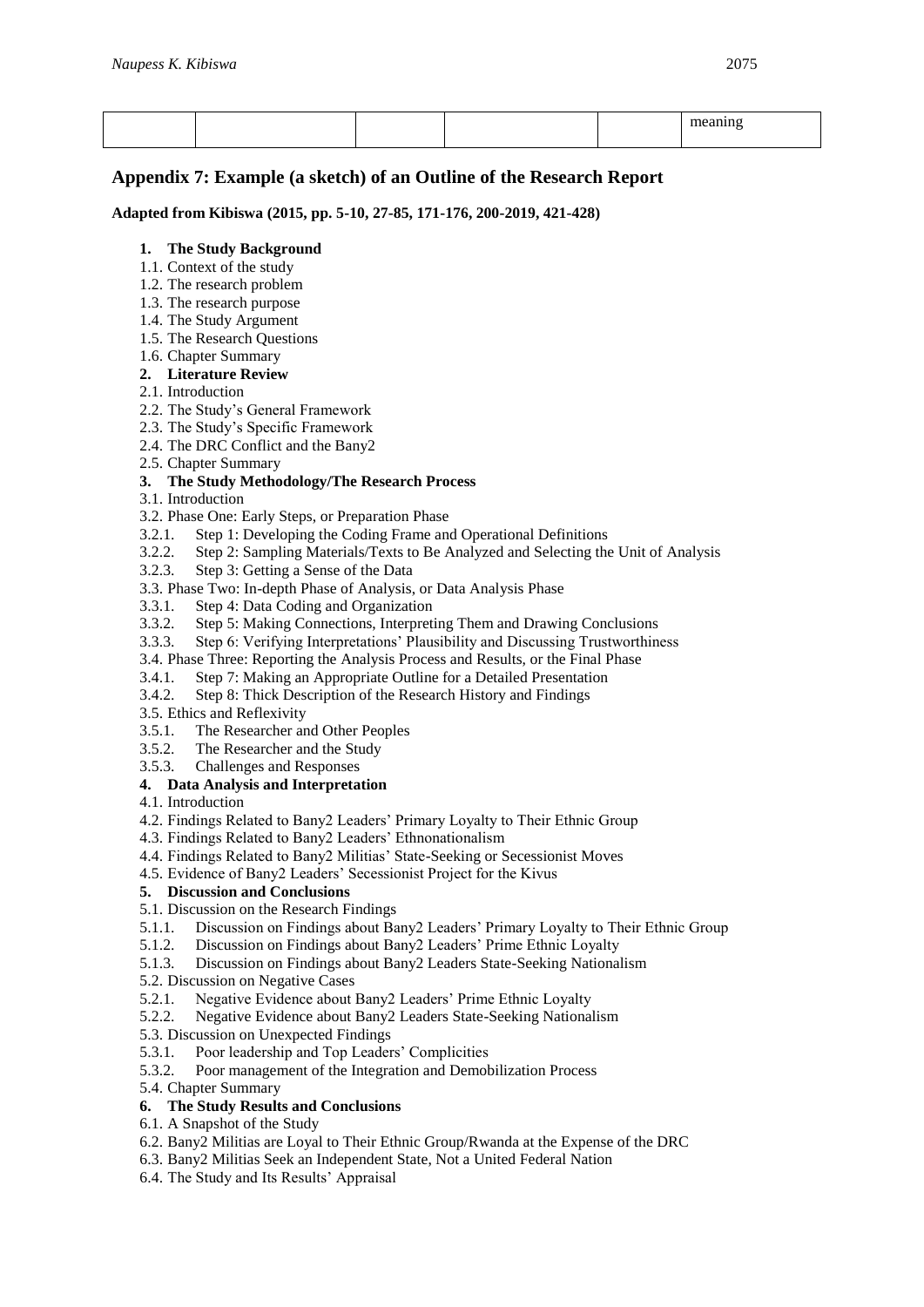- 6.4.1. The Study Results' Trustworthiness
- 6.4.2. The Study Results' Limitations
- 6.4.3. The Study Results' Contribution to the field of the Study
- 6.4.4. The Study Results' Implication
- 6.4.5. Direction for the Future

## **Appendix 8: Examples of a Thick Description of Research History and Findings**

#### **Excerpts and adaptations from Kibiswa (2015, pp. 27, 85, 89, 172-173, 200-201, 425-428)**

#### $(\ldots)$

#### **The Study Background**

In this first part the basics of the study are presented in three chapters. The first chapter is the general introduction that gives the context of the study as well as the research problem, purpose, argument, and questions. It closes with an outline of the whole study. The second chapter presents a short review of literature, which includes the general and the specific frameworks of the study. Also, it surveys literature on the DRC conflict background. The third chapter describes the methodology of the study. …

#### (…) **The Study Methodology**

In this chapter, the study gives details of its methodology, the directed qualitative content analysis (DQlCA). First, it defines content analysis in qualitative research and presents approaches to qualitative content analysis in general, that is, the inductive and deductive content analysis. Then it defines the DQlCA and presents the eight steps of the specific approach taken for this research. …

## $(\ldots)$

#### **Data Analysis and Interpretation**

In the following chapters the study presents and analyzes data or evidence collected from literature, as they match subthemes, or subcategories pre-defined in the coding frame (Appendices 1A and 1B). According to the study methodology, chapters in this part disclose text passages or chunks (i.e., in-text verbatim quotes and verbatim block quotes in the form of sentences or set of sentences, that is, paragraphs) whose manifest contents matched definitions set forth in the study's operational coding frame (Appendix 1B) for each pre-defined (sub) categories. Text passages *aka* meaning units that matched definitions set forth in the operational coding frame are *positive evidence* or proof of the existence in documents considered of the existence of warlike elements advanced by theories espoused in this study as valid explanations for the repeated fighting in the Kivus. They confirm the actuality of warlike patterns defined by those theories in Bany2 militias' behaviors and background. Positive evidence or findings consist of verbatim quotes containing war-causing or war-sustaining elements that support this study's explanation for the DRC conflict intractability, that Bany2militias' repeated fights are primarily driven by their ethno-nationalistic ambitions to proclaim the Kivus as an independent nation-state under their exclusive and total control …

#### (…)

#### **Evidence of Bany2 Militias' Primary Loyalty to Their Ethnic Community**

In response to the first research question formulated from Van Evera's (1998) first characteristic of nationalism, namely whether Bany2 leaders display primary loyalty to their ethnic group/community, data collected confirm that Bany2leaders give prime or supreme loyalty to their ethnic group/community. *Abanyarwanda* traditionalists *aka* Rwandan nationalists (D'Hertefelt, 1964, pp. 227, 228) who fled to and settled in the present day DRC before, during, and after the Hutu Social Revolution in Rwanda (1959-1961) struggled to assert their ethnic identity in that new nation …

#### $($ )

#### **Evidence of Bany2 Militias' State-Seeking, or Secessionist Moves**

In response to the second research question, namely whether Bany2militias' actions reveal their secessionist moves, data collected clearly confirm that Bany2 leaders' deeds indeed betray their desire to establish an independent state in the eastern DRC…

This section presents first a summary of key finding revealing the secessionist project, and second, open statements by actors promoting a Bany2-controlled autonomous state in the Kivus.<sup>11</sup> It then exposes facts from

<sup>&</sup>lt;sup>11</sup> As already mentioned, in general, Bany2 military-political leaders are not prone to go public with their secessionist project to avoid losing some supporters among Congolese natives. So, their foreign sympathizers, including some scholars and journalists are those who disclose their opinions. Also, their sponsors, particularly Rwanda avoid publicly addressing the project, as this appears in reports quoted below.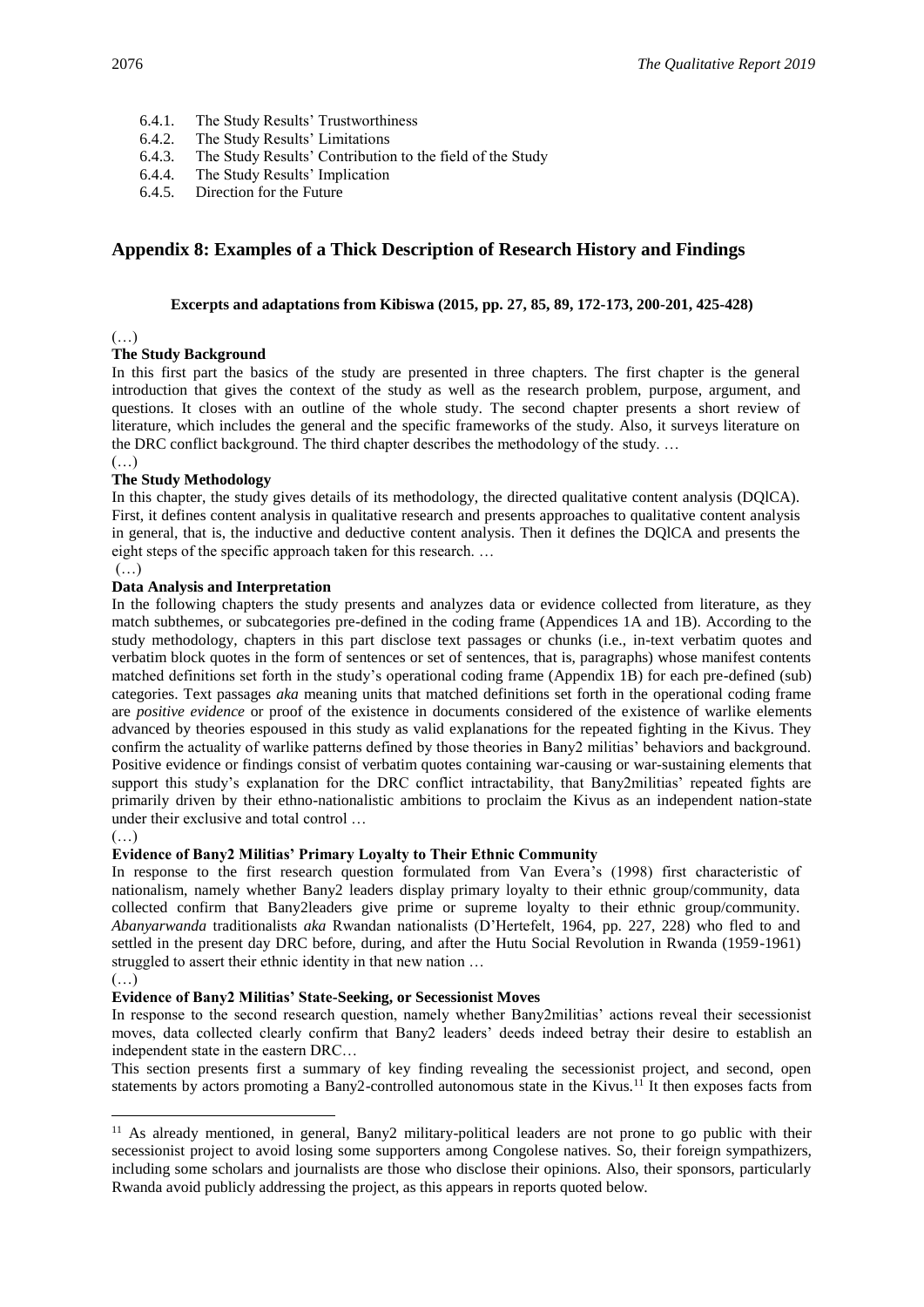different reports about rebels' deeds, which betray their "unstated" secessionist plan, including their refusal to be deployed out of the Kivus as a strategy to maximize their actual chance of controlling those provinces. A short summary closes the section.

 $(\ldots)$ 

#### **Synthesis of the Study Results**

Overall, answers to the four research questions discussed in the eighth chapter are positive and thus, establish the study argument. In other words, following data analyses, interpretations, and discussions, the study shows that warlike elements advanced by theories that directed the research are indeed present in Bany2 militias' behaviors as reported in literature recounting the conflict in the eastern DRC as well as their background. No negative instance collected from literature considered strongly stands before positive evidence of those warlike elements in Bany2 militias' behaviors, as after juxtaposition and analyses, almost all negative cases are not as negative as they appear on the surface. The following subsections summarize results of analyses and discussions. But before proceeding, Table 9 displays some positive evidence/findings typifying each theorybased theme in documents reporting Bany2 militias' behaviors and actions.

| <b>Operational Themes &amp; Their</b><br><b>Definitions/Meanings</b>                                                                                                                                                                                                                                                                                                                                                                                            | <b>Illustrative Findings/Positive Evidence or Manifest Contents of</b><br><b>Themes Identified in Documents Analyzed</b>                                                                                                                                                                                                                                                                                                                                                                                                                                                                                                                                                                                                                                                                                                                                                                                                                                                                                                                                                                                                                                                                                                                                                                                                                 |
|-----------------------------------------------------------------------------------------------------------------------------------------------------------------------------------------------------------------------------------------------------------------------------------------------------------------------------------------------------------------------------------------------------------------------------------------------------------------|------------------------------------------------------------------------------------------------------------------------------------------------------------------------------------------------------------------------------------------------------------------------------------------------------------------------------------------------------------------------------------------------------------------------------------------------------------------------------------------------------------------------------------------------------------------------------------------------------------------------------------------------------------------------------------------------------------------------------------------------------------------------------------------------------------------------------------------------------------------------------------------------------------------------------------------------------------------------------------------------------------------------------------------------------------------------------------------------------------------------------------------------------------------------------------------------------------------------------------------------------------------------------------------------------------------------------------------|
| <b>Ethnonationalism First</b><br>Characteristic:<br>Primacy of Ethnic Loyalty<br>Definition/Meaning:<br>Action/behavior/speech or writing<br>that suggests a person/group's<br>tendency to side/team/work with or<br>give priority to ethnic relatives/<br>relationships and/or abide by these<br>irrespective to other<br>responsibilities/memberships and<br>even to the detriment of the latter<br>(e.g. duties toward or relationships<br>with the nation). | there were tensions between Ntaganda and Makenga due to past<br>differences over Ntaganda's 2009 push against the CNDP's then-<br>leader Laurent Nkunda. But these differences, they said, have been put<br>aside to focus on the rebellion against the Congolese army. As one<br>M23 fighter explained to Human Rights Watch, "Many of us have bad<br>memories of Ntagandabut we need to prioritize the war against the<br>FARDC (the Congolese army) first. War against Ntaganda will come<br>later. (Human Rights Watch [HRW] 2012b, section 'Background on<br>the M23 and its leadership,' para. 8, 9).<br>[As result of a meeting held in Ruhengeri, Rwanda on May 26, 2012]<br>All Rwandophone politicians and officers were instructed to join M23,<br>or otherwise leave the Kivus. CNDP politicians have been asked to<br>resign from the North Kivu Governorate [Hence] CNDP Minister of<br>Justice François Rucogoza resignedon 2 June (United Nations<br>Security Council's Group of Experts. [UNSC-GoEs] 2012b, 11-13).                                                                                                                                                                                                                                                                                                     |
| <b>Ethnonationalism Second</b><br>Characteristic: State-Seeking, or<br><b>Secessionist Moves</b><br>Definition/Meaning:<br>Action/behavior/speech or writing<br>that reveals a person/group's yearn<br>for a territory possession or for the<br>highest level of control over any<br>geographic space on the basis of<br>his/her/its identity.                                                                                                                  | The question now in the minds of Eastern Congolese is this: Is it<br>worth living under the ineffective, irresponsible unitary system under<br>a corrupt regime? Is there any hope for the people of Kivus in terms of<br>security, peace, development, and human rights? Can the DRC as a<br>state secede? There are three levels on which this last question can be<br>answered: 1. the inalienable right of secession, 2. the international<br>law of secession, and 3. the DRC law of secession. All three say yes<br>(Emphasis in the original). (Posted on October 17, 2012 by Akim,<br>Editor, available at http://mulenge.blogspot.com/2012/10/the-future-<br>of-eastern-congo-is-not-in.html).<br>On 23 May 2012, [Captain Celestin] Senkoko <sup>12</sup> organized a meeting,<br>with the participation of RDF [Rwandan Defense Forces] officers and<br>32 community leaders, mostly CNDP cadres, in Gisenyi at the<br>residence of CNDP member GafishiNgoboka. Senkoko introduced<br>himself as the representative of Kabarebe [Rwandan Minister of<br>Defense] and conveyed the message that the Rwandan Government<br>supports M23, whose new war was to obtain a secession of both<br>Kivus. After showing the territory to be liberated on a map, he<br>instructed politicians to convince all Rwandophone army officers |

<sup>&</sup>lt;sup>12</sup> Captain Celestin Senkoko is the Special Assistant of Gen. James Kabarebe, Rwanda's Minister of Defense.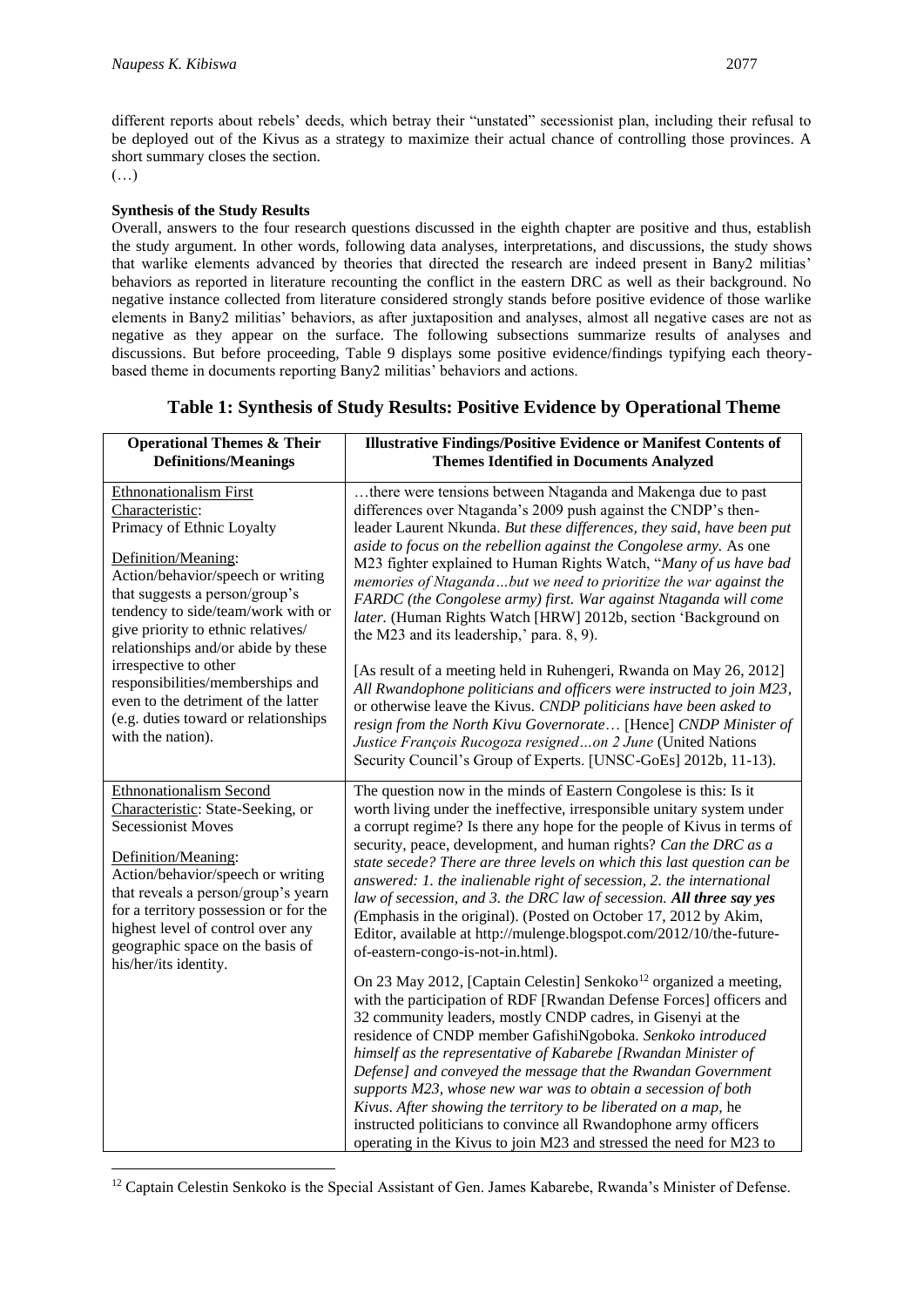| gain more popular support and begin collecting funds. (UNSC-GoEs<br>$2012b, 12$ ).                                                                                                                                                                                                                                                                                                                                                                                                                                                                                                                                                                                                                                                                                                                                                                                                                                                                                                                                                        |
|-------------------------------------------------------------------------------------------------------------------------------------------------------------------------------------------------------------------------------------------------------------------------------------------------------------------------------------------------------------------------------------------------------------------------------------------------------------------------------------------------------------------------------------------------------------------------------------------------------------------------------------------------------------------------------------------------------------------------------------------------------------------------------------------------------------------------------------------------------------------------------------------------------------------------------------------------------------------------------------------------------------------------------------------|
| Prior to the November 2011 elections, one of the most senior<br>intelligence officers within the Rwandan government discussed with<br>me [Steve Hege] several possible scenarios for the secession of the<br><i>eastern Congo</i> . Reflecting the thinking of many of his colleagues, he<br>asserted that because the Congo was too big to be governed by<br>Kinshasa, Rwanda should support the emergence of a federal state for<br>the eastern Congo. He said, 'Goma should relate to Kinshasa in the<br>same way that Juba [South Sudan] was linked to Khartoum,' prior to<br>the independence of South Sudan Not surprisingly, Rwanda has<br>openly aided and abetted self-declared Congolese secessionists such<br>as Jules Mutebutsi, AkimMuhoza, and Xavier Ciribanyaso as to set<br>the bar high enough to position federalism eventually as an<br>acceptable compromise. On the day that M23 reached Goma,<br>Rwandan government media surrogates began demanding the 'right'<br>of self-determination.' (Hege, 2012, pp. 6-7). |
|                                                                                                                                                                                                                                                                                                                                                                                                                                                                                                                                                                                                                                                                                                                                                                                                                                                                                                                                                                                                                                           |